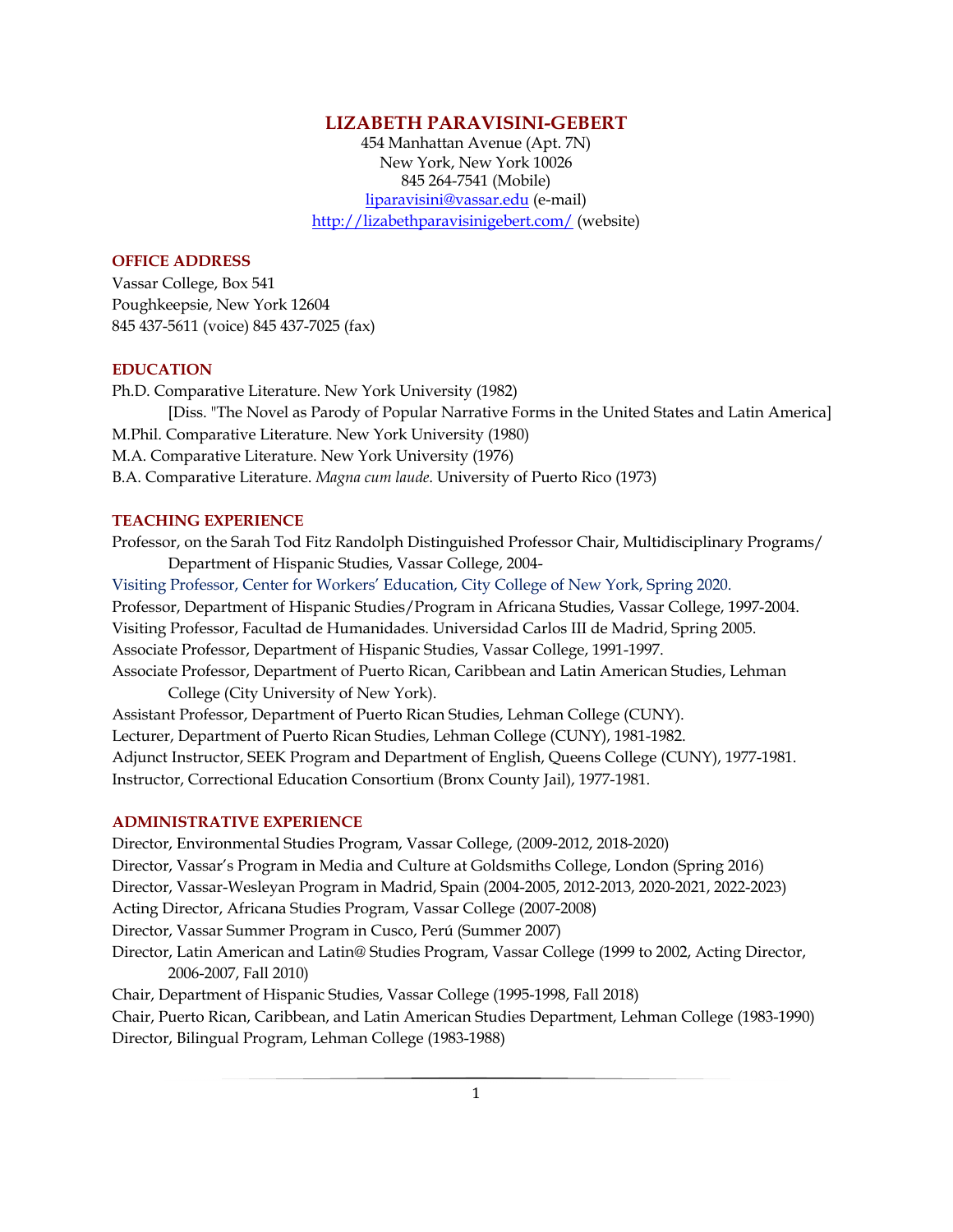## **MAJOR FIELDS**

Caribbean/African Diaspora Literary and Cultural Studies, Caribbean and Latin American Literature and Art, Culture and the Environment in the Caribbean and Latin America, Postcolonial Ecologies and Comparative Literary Theory and Criticism, Fauna Extinctions, Environmental Art

#### **HONORS, AWARDS AND GRANTS**

- 2021-2022 Caribbean Diasporas Fellow, Clark Art Institute. Project: *Where the River Meets the Sea: Visualizing Climate Change in the Dominican Republic*
- 2016-2017 Wilbur Marvin Visiting Scholar at the David Rockefeller Center for Latin American Studies (DRCLAS), Harvard University. Project: *The Amazon Parrots of the Caribbean: An Environmental Biography*.
- Ocean Ecologies and Imaginaries, Short-Term Collaborative Residency. Sponsored by the University of California Humanities Research Institute at UC Irvine. Residency hosts: Elizabeth DeLoughrey (UCLA) and Lizabeth Paravisini-Gebert. June 2016.
- 2014-2015 The Andy Warhol Foundation Arts Writers Grant (Creative Capital). Project: *Troubled Sea: Climate Change and Coastal Environments in 21st-Century Caribbean Art*
- Selection Committee, Frank Bonilla Book Award, Puerto Rican Studies Association (2017-2018)
- Judge, Non-Fiction Category, OCM Bocas Literary Prize for Caribbean Literature 2016. Bocas Literary Festival, Port-of-Spain, Trinidad.
- Ford Foundation Fellowships Selection Panel/Literature and the Humanities. National Academies (1997- 2003, 2009-2015, 2017, 2018)
- Environmental Research Institute (Research Grant, 2015, 2018)
- Vassar Research Committee Grants (1992-present)
- American Association of University Women Fellowship (1994-1995)
- Schomburg Center for Research on Black Culture Scholar-in-Residence Fellowship (1994-1995, Declined)
- National Endowment for the Humanities Award, Travel to Collections Program (1991-1992)
- CUNY Scholar Incentive Award (1987-1988)
- Social Science Research Council Fellowship (1987-1988)
- CUNY Exemplary Program Grant (with Carlos Yorio, 1987)
- George N. Shuster Fellowship Award (1985, 1986, 1990, 1991)
- Hispanic Leadership Fellowship (1985-Declined)

### **LANGUAGE COMPETENCIES:**

Spanish (native), English (near-native), French (very good command), Italian (good command), Portuguese (working knowledge), Haitian Creole (working knowledge)

# **DIGITAL HUMANITIES/MEDIA PROJECTS**

- *Repeating Islands: News and Commentary of Caribbean Culture, Literature and the Arts***.** Edited with Ivette Romero-Cesareo. February 2009-present.
- *The Oviedo Project at Vassar College*. Website showcasing Vassar students' translations of Gonzalo Fernández de Oviedo's *Historia General de las Indias*.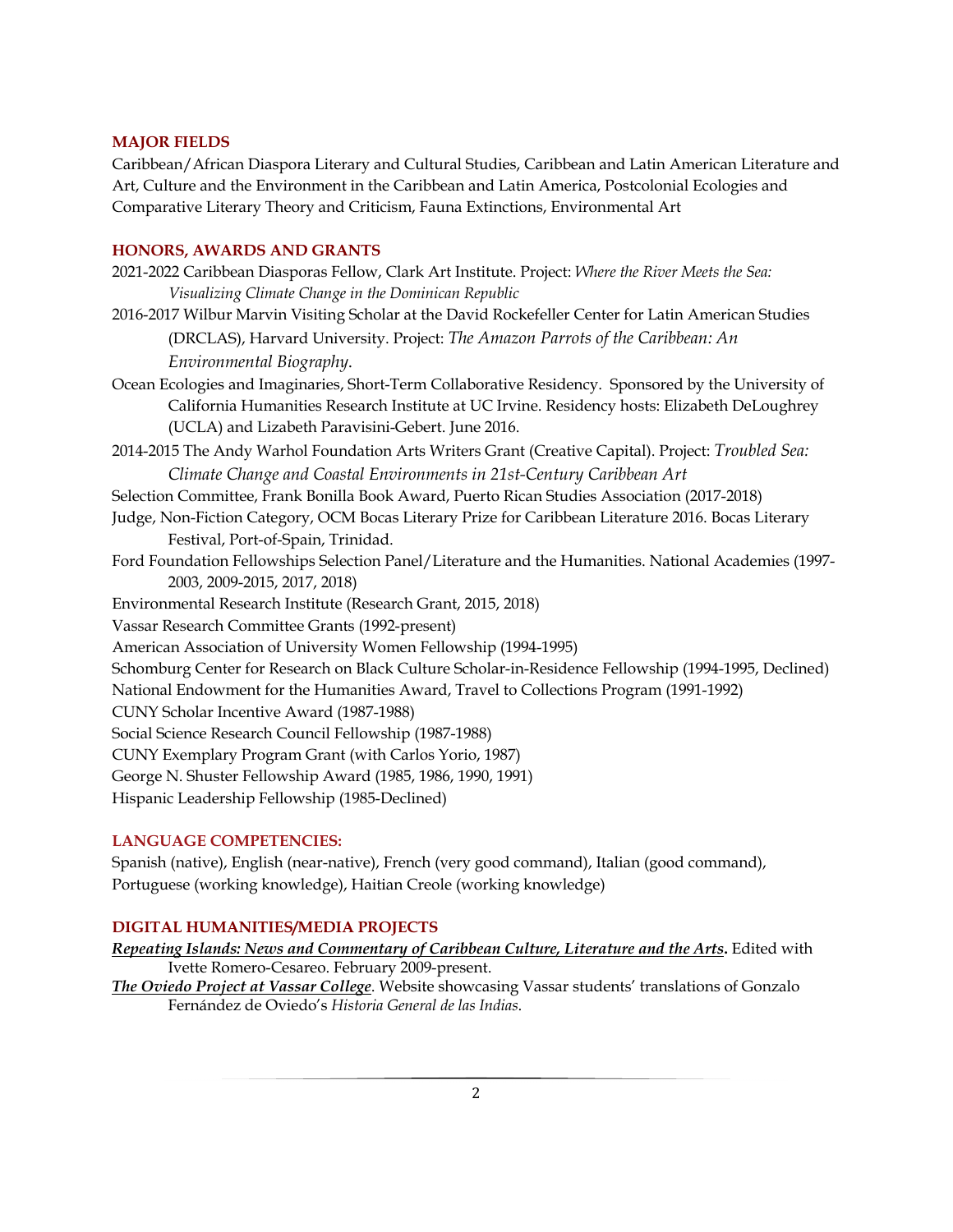# **GUEST CURATOR**

*Fluid Ecologies: Hispanic Caribbean Art from the Permanent Collection.* Project Gallery. The Frances Lehman Loeb Art Center. Vassar College. January 26 to May 8, 2016.

# **PUBLICATIONS**

# **BOOKS (In print or forthcoming):**

*Extinctions: Colonialism, Biodiversity and the Narratives of the Caribbean***.** Liverpool (UK): Liverpool University Press, forthcoming.

*Creole Religious of the Caribbean: An Introduction from Vodou and Santería to Obeah and Espiritismo***.**  With Margarite Fernández Olmos. New York: NYU Press, 2003. *2nd Revised Edition*, 2011. *3rd Revised Edition, forthcoming in 2022.*

*The Literature of the Caribbean***.** Westport, CT.: Greenwood Press, 2009. *Jamaica Kincaid: A Critical Companion*. Westport, CT.: Greenwood Press, 1999. *Phyllis Shand Allfrey: A Caribbean Life*. New Brunswick, N.J.: Rutgers University Press, 1996.

### **BOOKS (In Progress):**

*Lost Paris of the West Indies: Creative Responses to the 1902 Eruption of Martinique's Mont Pelée Volcano***.** Liverpool, UK: Liverpool University Press, in progress.

*Troubled Sea: Climate Change and Coastal Environments in 21st-Century Caribbean Art.* In progress. *The Amazon Parrots of the Caribbean: An Environmental Biography*. In progress.

*Painting the Caribbean (1850-1904)***.** With Maria Cristina Fumagalli. In progress.

*The Assaulting Caribbean Sea: Climate Change Resilience and the Region's Endangered Cities.*  Manuscript in progress for Rutgers University Press' Book Series on Critical Caribbean Studies.

# **BOOKS: Editions, Anthologies, Translations, Bibliographies**

*Gonzalo Fernández de Oviedo's Historia General y Natural de las Indias***.** English translation. Edited with Michael Aronna. In progress.

*Frederic Edwin Church: Views from Latin America*. Essays. Edited with Mariana Zinni. In progress.

- *Ashes (Bolero)* **by Pedro Vergés.** An English translation with Margarite Fernández Olmos. Submitted to the University Press of Mississippi.
- *How to Gather the Shadows of the Flowers and Other Stories by Angela Hernández Nuñez.* Translations by Lizabeth Paravisini-Gebert. Edited with Ivette Romero-Cesareo. Submitted to Peepal Tree Press.

#### **Includes my translations into English of the following short stories:**

"Cómo recoger la sombra de las flores"/"Más allá"/"El mejor"/ "El suegro"/"El encuentro"/ "Paradoja en los andenes"/"Teresa Irene"/"La fotografía quemada"/"La alegría"/ "Masticar una rosa"/"Lugares comunes"/"Telegrama"/"Ojos aguados"/"Cálidamente suya"/"El acuerdo"/ "La abuela poética"/"La cualidad de la Nostalgia"/ "Dálmata"/ "Abura"/ "Meisó"/"Un hombre que era un fugaz pensamiento"/"Maguey y manzanas verdes"/"Vera Efigies"/"El paso estrecho"/"Los mercaderes del amor"/ "El aura del aprendizaje"/"Alótropos"/"Amo a tres hombres."

*Au Chant de la Mer Caraïbe: Selected Poems by Daniel Thaly***.** Bilingual edition with Mark Andrews. Introduction by Mark Andrews. Translations by Mark Andrews and Lizabeth Paravisini-Gebert. London and Roseau (Dominica): Papillote Press, 2021.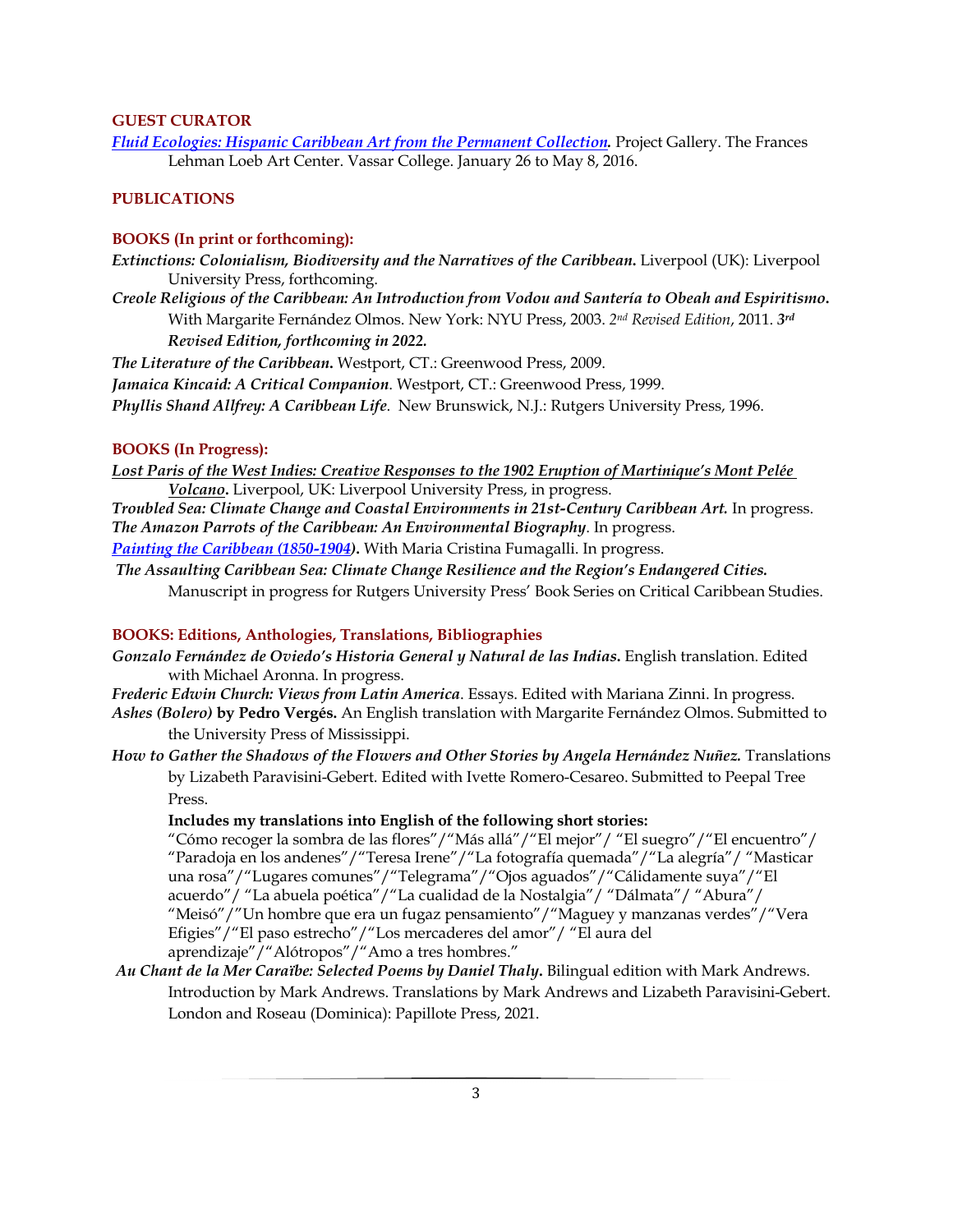- *Where the Dream Ends: Stories by José Alcántara Almanzar***.** Translations by Lizabeth Paravisini-Gebert. Edited with Cecilia Graña-Rosa '15. Fort Lauderdale, FL: Caribbean Studies Press, 2018. **Includes my introduction and my translations into English of the following short stories:** "Concierto Italiano"/"El Desquite"/"Despedida de Niño 'El Malo'"/"Vaticinio"/"El zurdo"/"La obsesión de Eva"/"Tentaciones"/"En carne viva"/"Como una noche con las piernas abiertas"/ "La reina y su secreto"/"Lulú o la metamorphosis"/"Viajeros"/"Ruidos"/"Él y Ella al final de una tarde"/"Crónica trivial de una fiesta íntima"/ "Con papá en casa de Madame Sophie"/"El regreso"/"Noche de luna gris"/"Enigma"/"La insólita Irene"/"La prueba"/"Rumbo al mar"/"Viaje al otro mundo"/"La muchacha que conocí en Guadeloupe"
- *Fluid Ecologies: Hispanic Caribbean Art from the Permanent Collection* (Exhibition Catalogue). Poughkeepsie, NY: The Frances Lehman Loeb Art Center, Vassar College, 2016.
- *Love for an Island: The Complete Poems of Phyllis Shand Allfrey*. Edition and Introduction by Lizabeth Paravisini-Gebert. London and Roseau (Dominica): Papillote Press, 2014.
- *"***The Volcanic Eruption of Martinique's Mont Pelée."** Guest curator. *sx salon 12* (May 2013). http://smallaxe.net/wordpress3/discussions/2013/05/27/sx-salon-12-may-2013/#more-392
- *Displacements and Transformations in Caribbean Literature and Culture* [Essays.] Edited with Ivette Romero-Cesareo. Gainesville, Florida: University Press of Florida, 2009.
- *Cálidos, pérfidos fulgores: cuentos de Jean Rhys*. [Spanish translation of Jean Rhys' *Sleep It Off Lady*]. Barcelona: Verdecielo Ediciones, 2006.

**Includes my translations into Spanish of the following short stories**:

"Pioneers, Oh Pioneers"/ "Goodbye Marcus, Goodbye Rose" /"The Bishop's Feast"/ "Heat/ "Fishy Waters"/"Overtures and Beginners Please"/"Before the Deluge"/"On Not Shooting Sitting Birds"/ "Kikimora"/"Night Out 1925"/"The Insect World" 'Rapunzel Rapunzel"/"Who Knows What's Up in the Attic?"/"Sleep It Off Lady"/"I Used to Live Here Once"/"Making Cocktails"/ "Trio"/"Let Them Call It Jazz"/"I Spy a Stranger"/"The Imperial Road"/"Invitation to the Dance."

*Los fantabulosos vuelos: cuentos de mujeres caribeñas*. [Anthology of short stories by Caribbean women]. Edited with Carmen Esteves. Translations by Lizabeth Paravisini-Gebert. Barcelona: Verdecielo Ediciones, 2005.

## **Includes my translations into Spanish of the following short stories:**

"Piano Bar" by Liliane Dévieux; " Fleur rouge" by Paulette Poujol-Oriol; "Un potage de lentils" by Marie-Thérèse Colimon-Hall; "Little Cog-burt" by Phyllis Shand Allfrey; "The Day They Burned the Books" by Jean Rhys; "Girl" by Jamaica Kincaid; "Bright Thursdays" by Olive Senior; "Columba" by Michelle Cliff; and "Station Opéra. Six heures du soir. Pendant des mois" by Jeanne Hyvrard.

- *It Falls Into Place: Short Stories by Phyllis Shand Allfrey***.** Selection and introduction by Lizabeth Paravisini-Gebert. London: Papillote Press, 2004. ["Notable Books of 2004." *Times Literary Supplement*, London]
- *Healing Cultures: Art and Religion as Curative Practices in the Caribbean and Its Diaspora* [Essays]. Edited with Margarite Fernández Olmos. New York: Palgrave/St. Martin's Press, 2001.
- *Women at Sea: Travel Writing and the Margins of Caribbean Discourse* [Essays]. Edited with Ivette Romero. New York: Palgrave/St. Martin's Press, 2001.
- *The Dominican Republic: Literature and Culture***.** Special issue of *Callaloo.* Co-edited with Consuelo López Springfield. 23:3 [Summer 2000]. 333pp.

**Includes our introduction and my translations into English of the following texts:**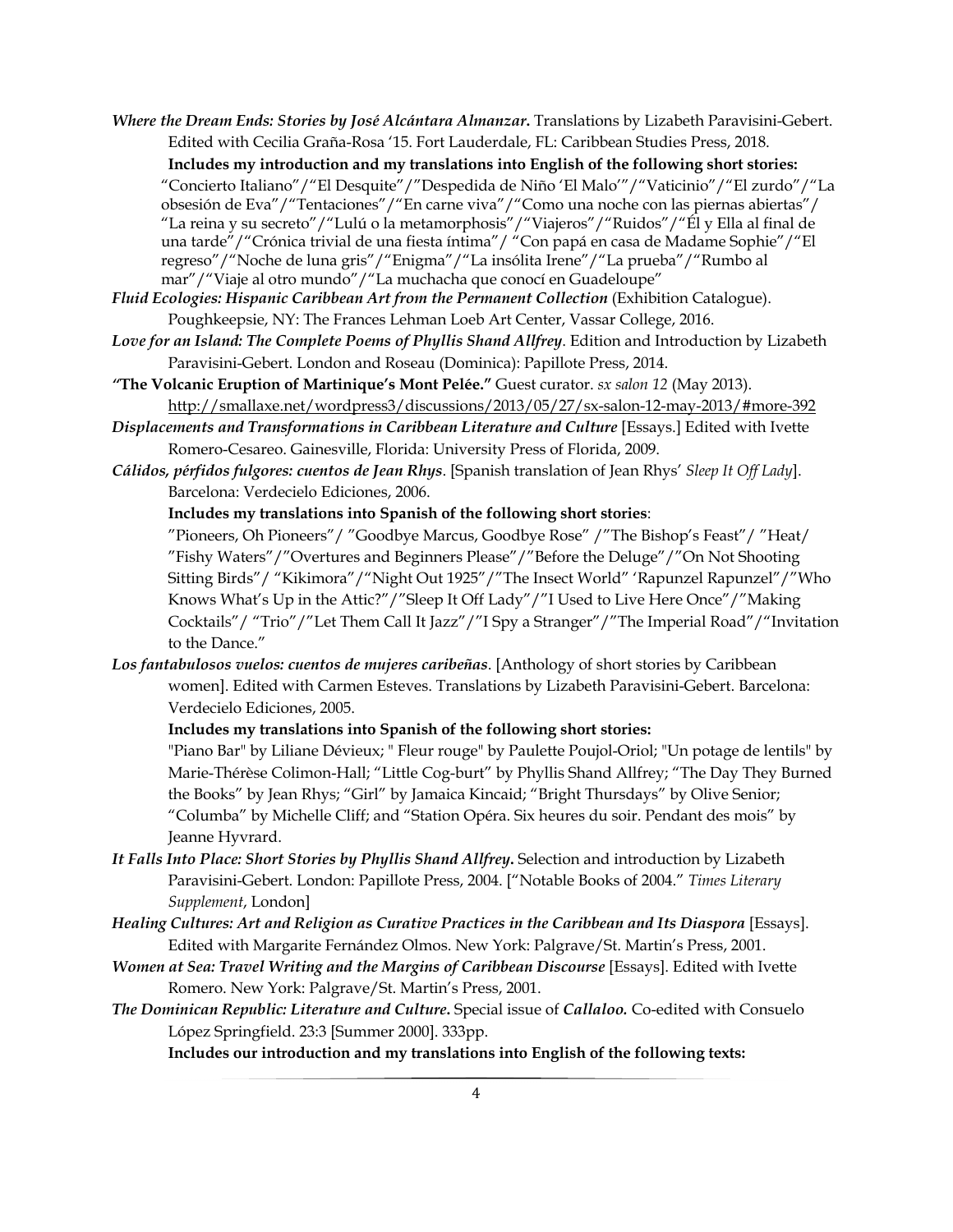"Mambrú Did Not Go to War" by Aída Cartagena Portalatín. Rpt.; "Allotropes" by Ángela Hernández; "Commonplaces " by Ángela Hernández; "The Ghost of El Conde Street" by Pedro Peix; "Females and Ghosts" by Pedro Peix; "Female Intuition" by Pedro Vergés; "The Mountain holds the Treasure" by Viriato Sención; "Eva's Obsession" by José Alcántara Almánzar; "Temptations" by José Alcántara Almánzar; "Alexis Gómez Rosa and the Consciousness of Transit," an interview with Sintia Molina.

- *Sacred Possessions: Vodou, Santería, Obeah and the Caribbean* [Essays]. Edited with Margarite Fernández Olmos. New Brunswick, N.J.: Rutgers University Press, 1997; rpt. 1998, 2000.
- Phyllis Shand Allfrey's *The Orchid House* [New edition with Introduction]. New Brunswick, N.J.: Rutgers University Press, 1996.
- *Remaking a Lost Harmony: Contemporary Fiction from the Hispanic Caribbean.* [English translations with introduction]. Edited with Margarite Fernández Olmos. Fredonia, N.Y.: White Pine Press, 1995. 250pp.

**Includes our introduction and my translations into English of the following short stories:** "Corinne, Amiable Girl" by Mayra Montero; "Colonel Bum Vivant" by Rosario Ferré (translated with Rosario Ferré); "Silvia" by Verónica López Kónina; "The Marked One" by Norberto Fuentes; "The Fire" by Hilma Contreras; "Mambrú Did Not Go to War" by Aída Cartagena Portalatín; "What Do You Know, Vivian" by Luis García; "Emilio's Visitations" by Roberto Montero; "The Blind Buffalo" by Mirta Yáñez; "Requiem for a Wreathless Corpse" by Pedro Peix; "Black Alleluia" by Luis Rafael Sánchez (translated with Margarite Fernández Olmos); "Lulu or the metamorphosis" by José Alcántara Almánzar; "Gnawing on a Rose" by Ángela Hernández; "This Noise was Different" by Olga Nolla; "Liliane's Sunday" By Ana Lydia Vega.

- *Die Frau im Sand: Erotische Phantasien von Frauen* [German translation of *Pleasure in the Word* by Susanne Keller]. München: Heyne, 1995.
- *Caribbean Women Novelists: An Annotated Critical Bibliography*. With Olga Torres-Seda. Westport, Conn.: Greenwood Press, 1993. 427pp.
- *Pleasure in the Word: Erotic Writings by Latin American Women*. [English translation with introduction]. Edited with Margarite Fernández Olmos. Fredonia, N.Y.: White Pine Press, 1993. 225pp.

**Paperback Editions**: New York: Quality Paperbacks, 1994. 225pp; New York: Plume, 1995. 225pp; New York: NAL/Dutton, 1996.

**Includes our introduction and my translations into English of the following texts:**

"Ausencia's Tale," from María Luisa Mendoza's *De Ausencia*; "How to Gather the Shadows of the Flowers," short story by Angela Hernández. Reprint; "The Witness," short story by Cristina Peri Rossi; "The House of the Angel," from Beatriz Guido's La casa del ángel; "Alirio," from Albalucía Angel's Estaba la pájara pinta sentada en el verde limón; "Albino Orma," short story by Silvina Ocampo; "Ca Foscari," poem by Cristina Peri Rossi; "I Soar on the Wings," poem by Nemir Matos; "On This Sunday's Painful Loneliness," poem by Gioconda Belli; "Amora," from Amora by Rosamaría Roffiel; "The Final Mist," from María Luisa Bombal's La última niebla.

*Green Cane and Juicy Flotsam: Short Stories by Caribbean Women*. [English translations with introduction]. Edited with Carmen C. Esteves. New Brunswick, N.J.: Rutgers University Press, 1991; rpt. 1992, 1994, 1996, 1998. 273pp. [*New York Times* and *Publisher's Weekly* "Notable Book" for 1991]

**Includes our introduction and my translations into English of the following texts:**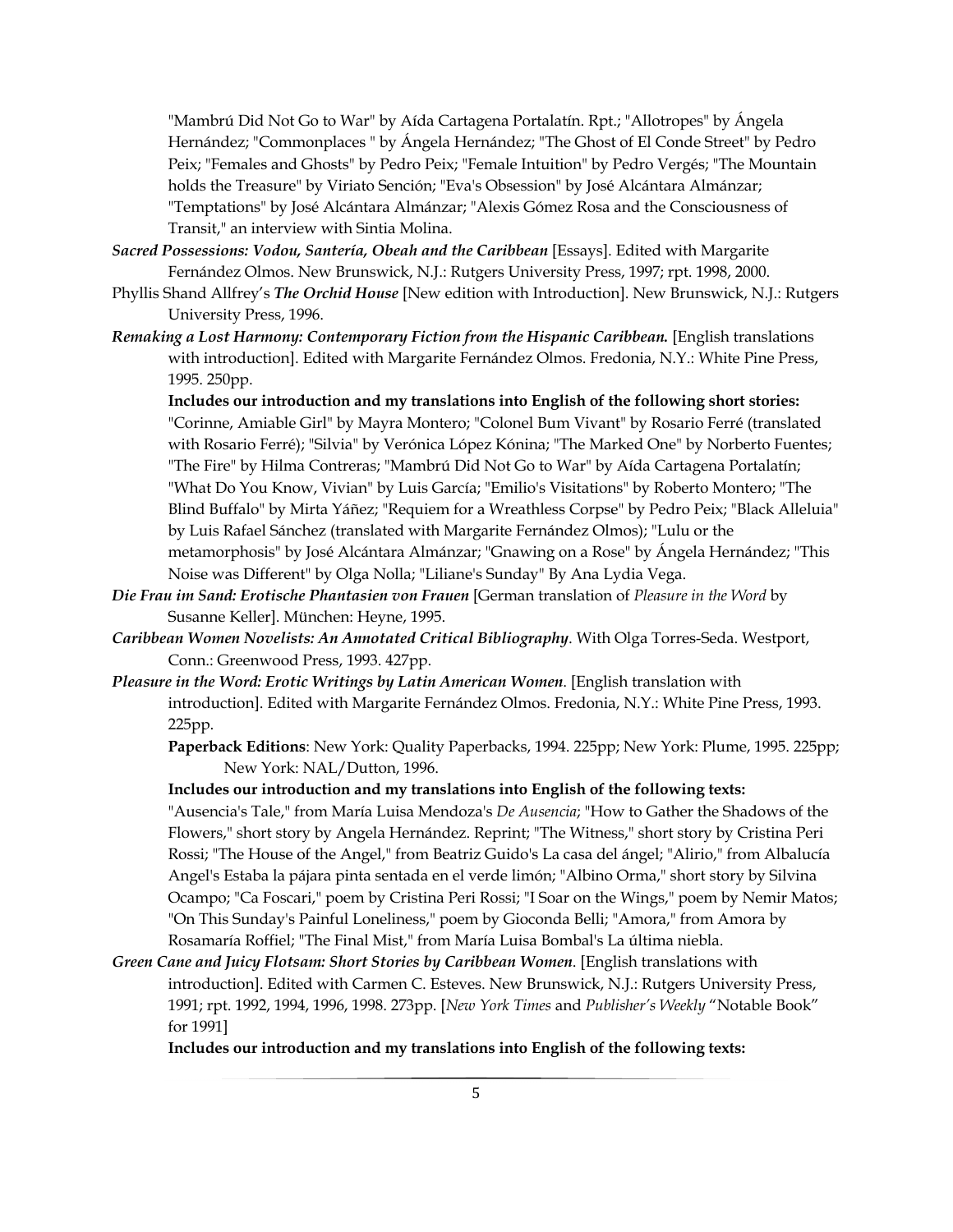"Piano Bar" by Liliane Dévieux; "Fleur Rouge" by Paulette Poujol-Oriol; "How to Gather the Shadows of the Flowers" by Angela Hernández; "The Mane" by Hilma Contreras; "No Dust is Allowed in this House" by Olga Nolla; "Tétiyette and the Devil," Anonymous; "Un potage de lentils" by Marie-Thérèse Colimon-Hall.

- *El placer de la palabra: literatura erótica femenina de América Latina*. Edited with Margarite Fernández Olmos. México: Planeta, 1991. 227pp.
- *Luz y sombra de Ana Roqué*. [Critical edition.] Río Piedras: Editorial de la Universidad de Puerto Rico/Instituto de Cultura Puertorriqueña, 1991; rpt. 1994, 1996. 197pp.

### **BOOK CHAPTERS/ARTICLES:**

- **"Mayra Montero's** *Viaje a la Isla de Mona***: The Greening of Teenage Adventure."** With Gabriela Mandeville. In progress.
- **"The Caribbean Novel and Haiti's Environmental Plight."** *Journal of Haitian Studies*. In progress.
- **"The** *Ceiba***: The Caribbean's World Tree."** In *Plants of the American Tropics*. Edited by Lesley Wylie. Liverpool: Liverpool University Press, 2022.
- **"Where the Ozama Meets the Caribbean Sea: Dominican Art in the Ecotone."** In *Post/Colonial Port Cities: Place and Nonplace in the Ecotone*. Edited by Jill Didur and Nalini Mohabir. TBD.
- **"Cuba's Ciénaga de Zapata: Despoiled Landscapes and Biodiversity Conservation in 19th Century Literature (from José Martí to Luis Felipe Rodríguez)."** In *Changes in the Landscape: Humans and Nature in Nineteenth Century Latin America*. Edited by Jennifer French. Nashville: Vanderbilt University Press, 2022.
- **"Art for All: A Response."** *Art Journal*. Special issue on Alternative Art Institutions in the Caribbean. Edited by Carlos Garrido Castellano and Ana Bilbao Yarto. Forthcoming 2021.
- **"Ile-en-île: A Digital Voyage of Discovery."** In *archipelagos: a journal of Caribbean digital praxis*. December 2021.
- **"Religion and the Enslaved and Free Black Communities of the Caribbean (1624-1870)."** *The Colonial Caribbean*. London: Adam Matthew, 2022.
- **"Caribbean Archipelagoes and Mainlands: Building Resistance against Climate Change."** *The Black Scholar* 51:2 (Summer 2021): 51-62. https://doi.org/10.1080/00064246.2021.1889887
- **"Who Speaks for the Trees?: Jean Rhys' Environmental Imagination."** *Wide Sargasso Sea at Fifty: Assessing the Journey*. Edited by Erica Johnson and Elaine Savory. New York: Palgrave, 2020.
- "The Port of Santo Domingo: Tidal Debris, Metal Pollution, and the Perils of Poverty where the Caribbean Meets the Ozama." *Anthurium* 16(2): 3, 1–15. DOI: https://doi.org/10.33596/anth.426
- **"Peter Doig's Threatened Ecotone."** *British Art Studies*. Special issue on "The Arts, Environmental Justice and the Ecological Crisis." November 2020. https://www.britishartstudies.ac.uk/issues/issueindex/issue-18/arts-environmental-justice-ecological-crisis
- **"The Ecocritical Turn and the Study of Early Colonial Societies in the Caribbean: Of Dogs, Rivers, and the Environmental Humanities."** In *A Companion for Colonial Latin American and Caribbean Studies (1492-1898*). Edited by Yolanda Martínez-San Miguel and Santa Arias. New York: Routledge, 2020.
- **"The Debris of Caribbean History: Literature, Art and Archipelagic Plastic."** *Archipelagic Thinking: Towards New Comparative Methodologies and Disciplinary Formations*, 259-280. Edited by Yolanda Martínez-San Miguel and Michelle Stephens. Lanham: Rowman & Littlefield, 2020.

**"The Debt Crisis and the Puerto Rican Syllabus."** *sx archipelagos*. Fall 2019.

**"Federico García Lorca's** *Poet in Spain***: A Review Article."** *Yale Review,* 106:3 (2018): 156-162.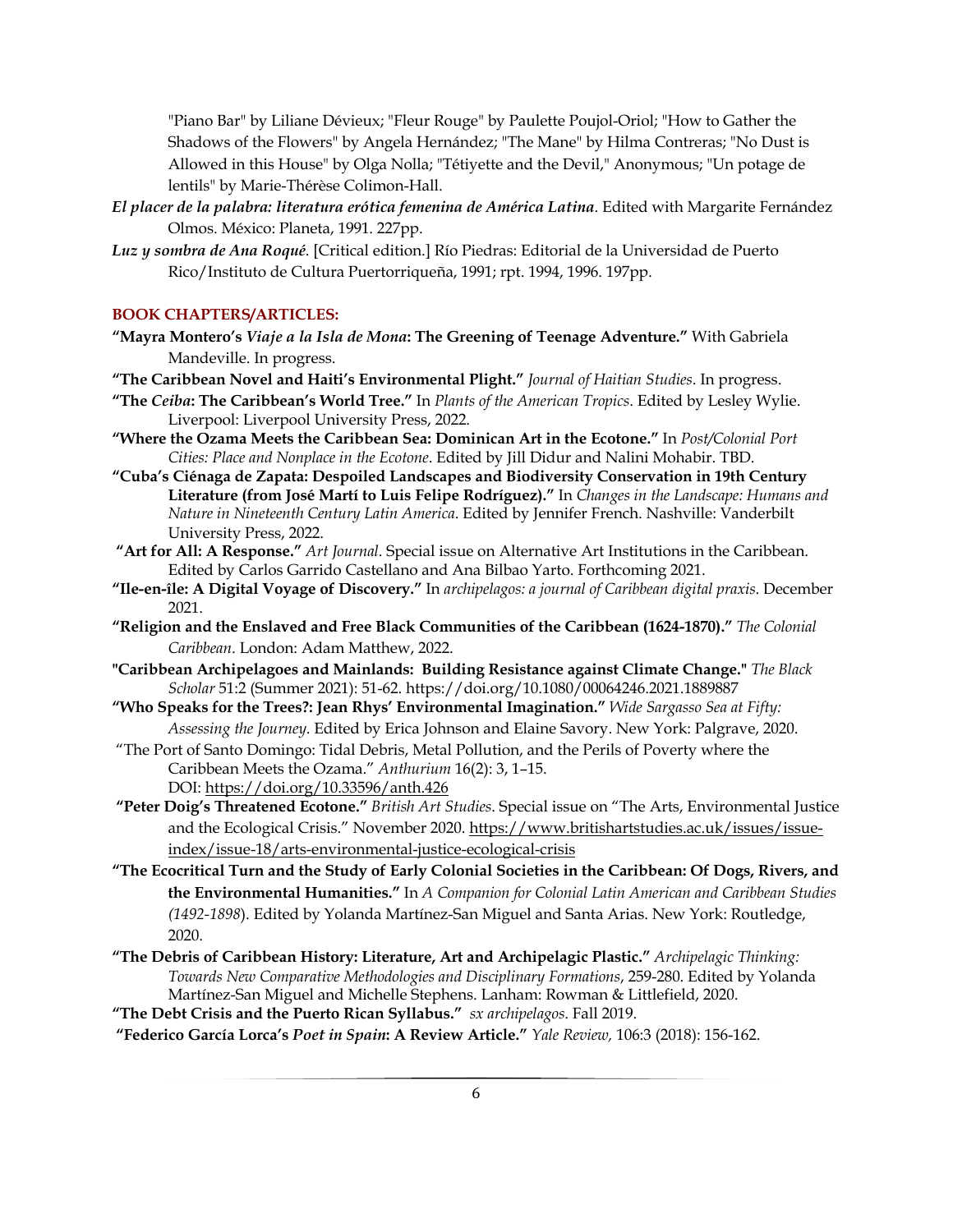**Pedro Cabiya's** *Wicked Weeds: A Review***.** *Review* 97 (2018).

- **"Preface"** to *Marie Chauvet's Theatres of Revolt: Intersections of Action, Aesthetics, and Adaptation*. Edited by Christian Flaugh and Lena Taub Robles. Amsterdam: Brill, 2018.
- **"The Parrots of the Caribbean: Facing the Uncertainties of Climate Change."** *Revista: Harvard Review of Latin America*. XVIII:3 **(**Spring-Summer 2018): 45-48.
- **"The Ghost and the Darkness: Caribbean Hauntings."** In *The Routledge Handbook to the Ghost Story*. Edited by Scott Brewster and Luke Thurston. London: Routledge, 2017.
- **"The Caribbean's Agonizing Seashores: Tourism Resorts, Art, and the Future of the Region's Coastlines."** *Routledge Companion to the Environmental Humanities*, 278-288. Edited by Ursula Heisse et al. New York: Routledge, 2017.
- **"***Gade nan mizè-a m tonbe***: Vodou Practices and Haiti's Environmental Catastrophe."** In *The Caribbean: Aesthetics, Ecology, Politics*, 63-80. Edited by Michael Niblett et al. Liverpool (UK): Liverpool University Press, 2017.
- Review of Carlos Mondragón's *Un entramado de islas*. *Island Studies Journal* 12.2 (November 2017).
- **"'All misfortune comes from the cut trees': Marie Chauvet's Environmental Imagination."** *Yale French Studies* 128 (2016): 74-91.
- **"Food, Biodiversity, Extinctions: Caribbean Fauna and the Struggle for Food Security during the Conquest of the New World."** *Journal of West Indian Literature*. Special Issue on Literature and the Environment. Edited by Elaine Savory. 24:2 (November 2016): 11-26.
- **"Phyllis Shand Allfrey."** In *Dictionary of Caribbean and Afro-Latin Biography*. New York: Oxford University Press, 2016.
- **"***Bagasse***: Caribbean Art and the Debris of the Plantation."** In *Global Ecologies: Postcolonial Approaches to the Environmental Humanities*. Edited by Elizabeth DeLoughrey, Jill Didus and Anthony Carrigan. New York: Routledge, 2015.
- **"Gatherings: María Magdalena Campos-Pons and the Art of Recovery."** *E-misferica* 11:2 (2015). Special Issue on *Rasanblaj*. Edited by Gina Ulysse. http://hemisphericinstitute.org/hemi/en/emisferica-121-caribbean-rasanblaj/campos-pons
- **"Mrs Seacole's** *Wonderful Adventues in Many Lands* **and the Consciousness of Transit"** [Reprint]. *Nineteenth Century Literary Criticism*. Columbia, SC: Cengage/Gale, 2015.
- **"Bitter Sugar: Teaching the Caribbean Plantation through the Arts."** In *Re-imagining the Caribbean: Teaching Creole, French and Spanish Caribbean Literatures*. Edited by Sandra Cypess and Valérie K. Orlando. Lanham, MD: Lexington Books, 2014.
- **"Introduction"** to 2nd ed. of *Creole Religions of the Caribbean* [Reprint]. In *Caribbean Cultural Thought: From Plantation to Diaspora*. Edited by Yanique Hume and Aaron Kamugisha. Cave Hill, Barbados: The University of the West Indies, 2014.
- **"Extinctions: Chronicles of Vanishing Fauna in the Colonial and Post-Colonial Caribbean."** In *The Oxford Handbook of Ecocriticism*, 340-357. Edited by Greg Garrard. London and New York: Oxford University Press, 2014.
- **"Porfirio Rubirosa: Masculinity, Race, and the Jet-Setting Latin/o Male"** (with Eva Woods-Peyró). In *Latin American Icons*, 125-133. Edited by Dianna Nyebilski et al. Nashville: University of Vanderbilt Press, 2014.
- **"Revisiting 'Those Mean Streets': Junot Díaz's** *Drown***"** [Reprint]. In *Junot Díaz*. Edited by Harold Bloom. New York: Chelsea House, 2014.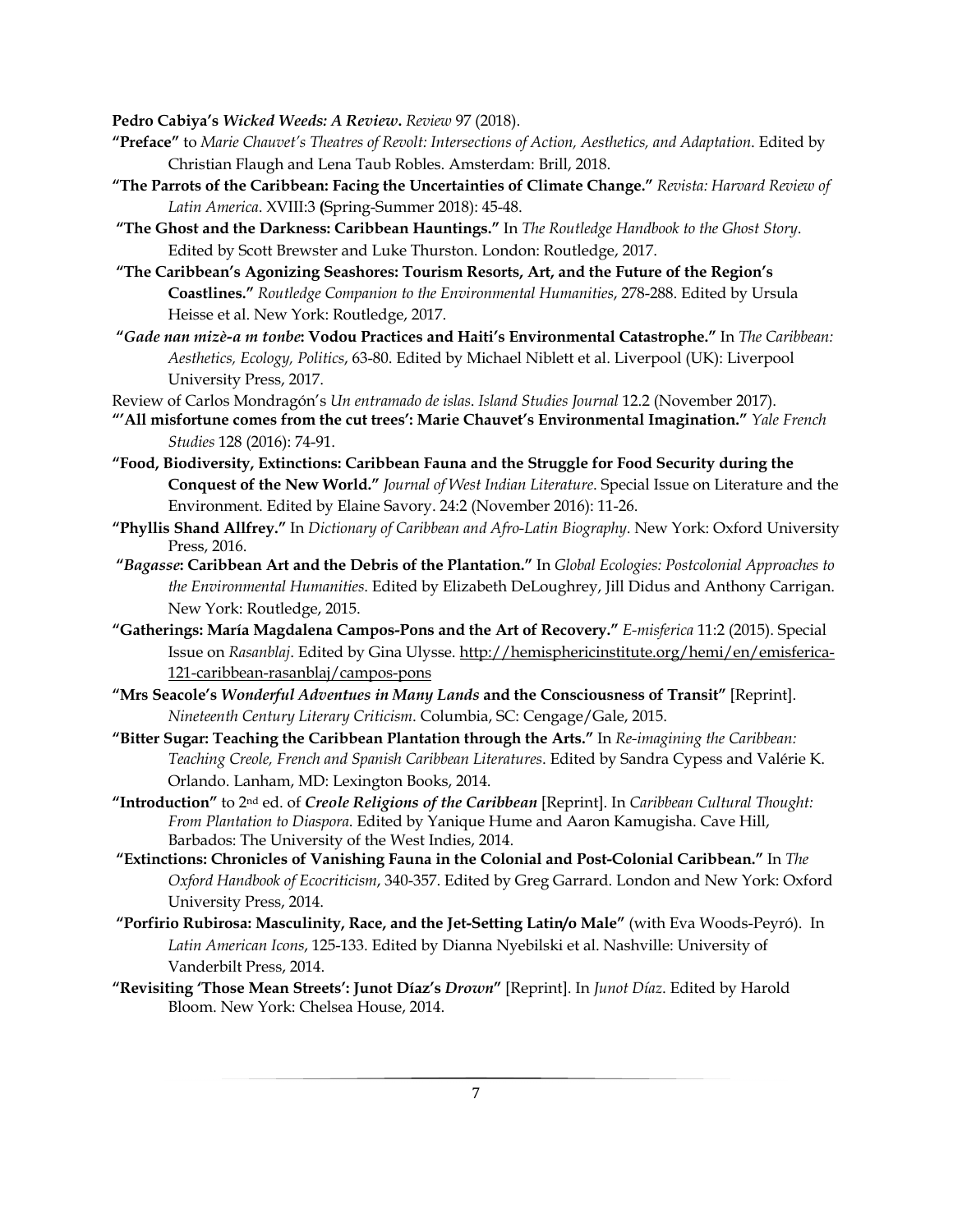- **"The 'Iconic' Image of the Haitian-Dominican Border (Brown on the Haitian side—Green on the Dominican Side"** (with Sherrie Baver). *Callaloo* 37:3 (Summer 2014). [See errata on *Callaloo* 37:5 (Fall 2014) as the original publication omitted my name in the authors' credits.]
- **"Phyllis Shand Allfrey: The Poet."** *Missing Slate* (June 2014). http://themissingslate.com/2014/06/15/phyllis-shand-allfrey-the-poet/
- **"Helen in Her Yellow Dress: Dressing, Undressing, and Cross-Dressing: Negotiating Gender and Its Discontent (on Derek Walcott, Jamaica Kincaid, José Alcántara Almanzar, and the Paintings of Ebony Patterson)."** In *The Cross-Dressed Caribbean*, 220-238. Edited by Maria Cristina Fumagalli and Benedicte Ledent. Charlottesville: University Press of Virginia, 2013.
- **"Mourning the Dead of St. Pierre in the Yellow Press."** *Small Axe Salon* 12 (May 2013): http://smallaxe.net/wordpress3/discussions/2013/05/27/mourning-the-dead-of-st-pierre-inthe-yellow-press/
- **"Saving Gros Islet: Vanishing Spaces in Derek Walcott's Poetry and Art."** *Sargasso* (Fall 2011/Published in Fall 2012): 13-27.
- **"Maria Sybilla Merian: The Dawn of Field Ecology in the Forests of Suriname, 1699-1701."** *Review 84* 45:1 (2012): 10-20.
- **"Not the earthquake's fault"** (with Brian McAdoo). *Nature [Geoscience]*. 4 (March 2011): 210–211.
- **"Repeating Islands: Caribbean Culture in Cyberspace" (with Ivette Romero-Cesareo).** *Small Axe Salon***.** February 2011. http://smallaxe.net/wordpress3/discussions/2011/02/27/repeatingislands-caribbean-cultures-in-cyberspace/
- **"Deforestation and the Yearning for Lost Landscapes in Caribbean Literatures."** In *Postcolonial Ecologies: Literatures of the Environment*. Edited by Elizabeth DeLoughrey and George B. Handley. New York: Oxford University Press, 2011.
- **"Creole Religions of the Caribbean"** (Adapted from *Creole Religions of the Caribbean*, with Margarite Fernández Olmos). In *Hispanic New York: A Sourcebook*. Edited by Claudio Remeseira. New York: Columbia University Press, 2011.
- **"Caribbean Utopias and Dystopias: The Emergence of the Environmental Writer and Artist."** In *The Natural World in Latin American Literatures: Ecocritical Essays on Twentieth Century Writings*. Edited by Adrian Kane. Jefferson, NC: McFarland & Co., 2009.
- **"American' Landscapes, Erasures, and Recoveries: Frederic Church's** *The Vale of St. Thomas* **and the Recovery of History in Landscape Painting."** In *Perspectives on the "Other America": Comparative Approaches to Caribbean and Latin American Literature*. Edited by Kerstin Oloff and Michael Niblett. Amsterdam: Rodopi, 2009.
- **"Sacred Forms: Ritual, Representation, and the Body in Haitian Painting."** In *Bodies Beautiful: Aesthetic Dimensions of Religion in the African Diaspora*. Edited by Anthony Pinn. New York: Palgrave, 2009, 91-112.
- **"Haiti's** *Botpippel***: Representations of 'Boat People' in Caribbean Art and Literature"** (with Martha Daisy Kellehan). In *Displacements and Transformations in Caribbean Literature and Culture* (see above under "Books: Editions…"), 2008.
- **"Endangered Species: Ecology and the Discourse of the Nation."** In *Displacements and Transformations in Caribbean Literature and Culture* (see above under "Books: Editions…") 2008.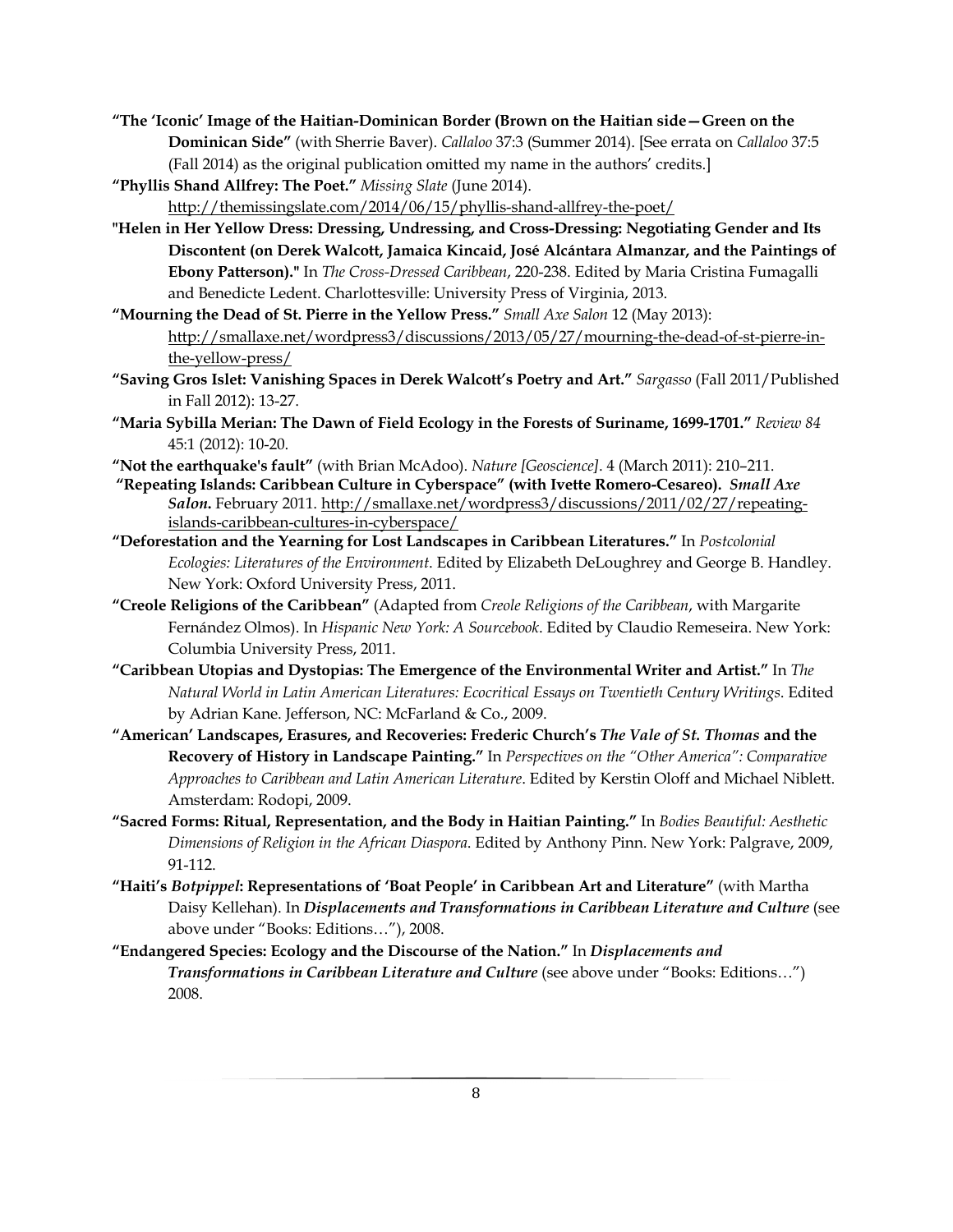- **"***'Soi-Disant* **Columbuses': The 'Discovery' of Dominica's Boiling Lake and the Commodification of Knowledge in Colonial Settings."** *New West Indian Guide / Nieuwe West-Indische Gids* 82:3/4 (2008): 55-82.
- *Jamaica Kincaid: Writing Memory, Writing Back to the Mother* **by J. Brooks Bouson** (Review article). *New West Indian Guide / Nieuwe West-Indische Gids* 81:3-4 (2007).
- *A Pan-American Life: Selected Poetry and Prose of Muna Lee***.** Edited by Jonathan Cohen (Review article). *Review* 74 (Spring 2007).
- **"Jean Rhys' 'Heat': Trauma and the Tragedy of Mont Pelée."** In *Come Weep with Me: Loss and Mourning in Anglophone Women's Writing***.** Edited by Joyce Harte. Newcastle-upon-Tyne, UK: Cambridge Scholars Publications, 2007.
- **"Ana Roqué's** *Luz y sombra***," "Albalucía Angel," "Beatriz Guido," "Ana Istarú," "Mayra Montero," "Ana Lydia Vega," "José María Vargas Vila," "Zoé Valdés."** In *The Encyclopedia of Erotic Literature*. London: Taylor and Francis, 2006.
- **"'He of the Trees': Nature, the Environment, and Creole Religiosities in Caribbean Literature."** In *Caribbean Literatures and the Environment*. Edited by Elizabeth DeLoughrey et al. Charlottesville: University Press of Virginia, 2005, pp. 182-196.
- "**Healing and the Arts in Afro-Caribbean Cultures."** In *The Encyclopedia of African-American Culture and History: The Black Experience in the Americas*. Edited by Colin Palmer et al. New York: Macmillan, 2005.
- **"Women Writers of the Caribbean**." In *The Encyclopedia of African-American Culture and History: The Black Experience in the Americas*. Edited by Colin Palmer et al. New York: Macmillan, 2005.

**"Enrique S. Laguerre: An Obituary."** *The Guardian* (London). 1 July 2005.

- **"The Haitian Revolution in Interstices and Shadows: A Re-Reading of** *The Kingdom of This World*." *Research in African Literatures* 35:2 (Summer 2004): 114-127.
- **"The Short Stories of Phyllis Shand Allfrey (An Introduction to 'Parks')."** *Wasafiri* 42 (Summer 2004): 52-54.
- **"The Short Stories of Phyllis Shand Allfrey (An Introduction to 'O Stay and Hear')."** *Caribbean Review of Books* (August 2004)**:** 24-27.
- **"`Las aventuras de Anne Bonny y Mary Read: el travestismo y la historia de la piratería femenina en el Caribe."** In *Género y cultura en América Latina: Arte, historia y estudios de género*. Edited by Luzelena Gutiérrez de Velasco. México: PIEM (Colegio de México), 2004.
- **"Caribbean Literature in Spanish."** In *The Cambridge History of African and Caribbean Literature*. Edited by Abiola Irele and Simon Gikandi. Cambridge: Cambridge University Press, 2004, pp. 370-410.
- **"Colonial Gothic: The Caribbean."** In *The Cambridge Companion to Gothic Literature*. Edited by Gerrold Hodges. New York: Cambridge University Press, 2003, pp. 229-257.
- **"Mrs. Seacole's** *Wonderful Adventures in Many Lands* **and the Consciousness of Transit."** In *Black Victorians/Black Victoriana*. Edited by Gretchen Holbrook Gerzina. New Brunswick: Rutgers University Press, 2003, pp. 71-87.
- **"Unchained Tales: Women Writers from the Spanish Caribbean and the 1990s."** *Bulletin of Hispanic Studies* 22:4 (2003): 445-464.
- **"Jean Rhys: A Bibliography (1990-2002)."** *Jean Rhys Review* 12:1 (2002).
- **"Oriental Imprisonments: Habaneras as Seen by Nineteenth-Century Women Travelers."** Revised version of article published earlier in *Revista Mexicana del Caribe*. In *Between Anthropology and*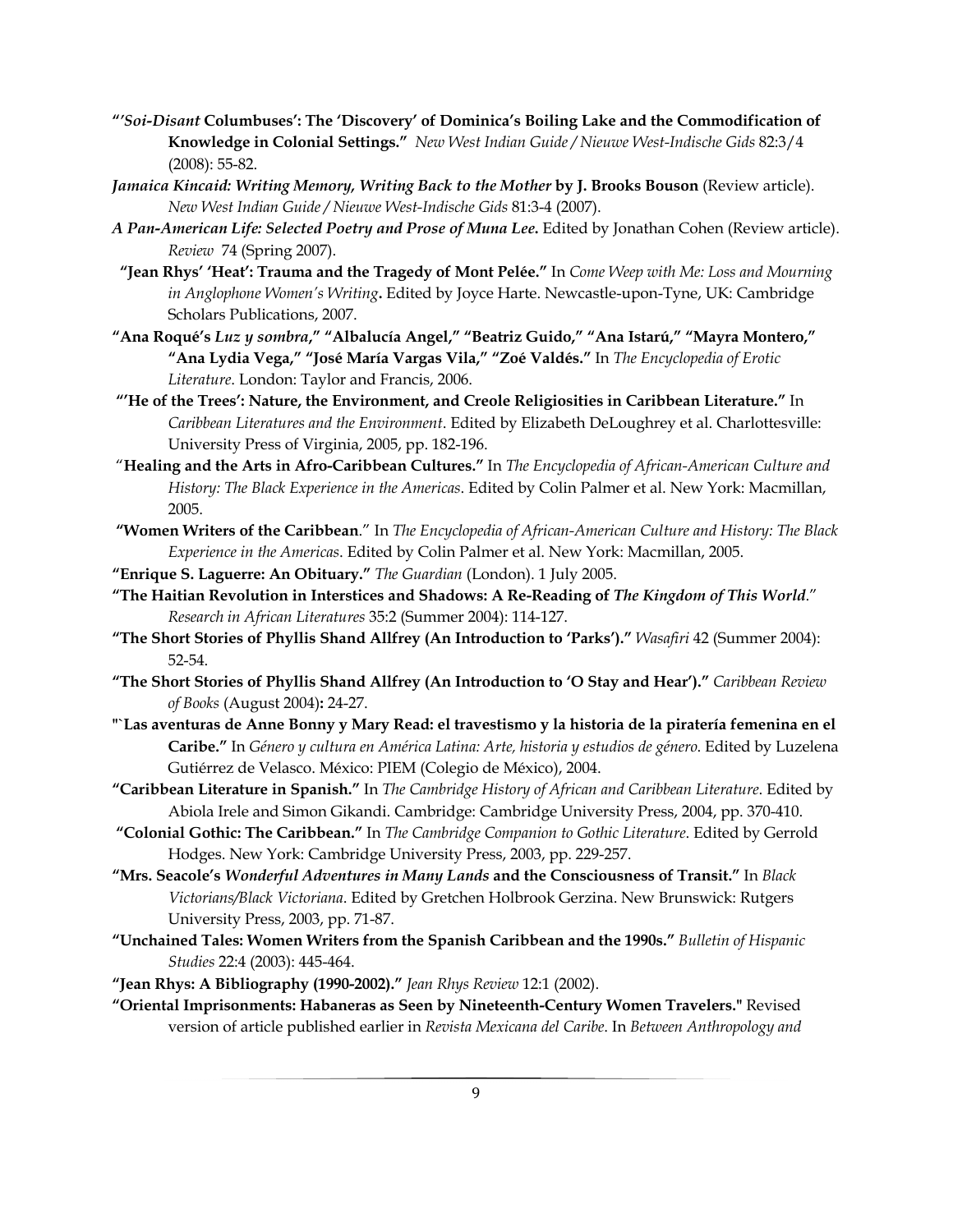*Literature: Interdisciplinary Discourses*. Edited by Rose De Angelis. London: Routledge, 2002, pp. 121-132.

- **"Cross-Dressing on the Margins of Empire: Women Pirates and the Discourse of Caribbean National Identity in Early Colonial History."** In *Women at Sea: Travel Writing and the Margins of Caribbean Discourse* (see above under "Books: Editions…").
- **"Richard Rodríguez's** *Hunger of Memory* **and the Rejection of the Private Self."** In *U.S. Latino Literatures: A Critical Guide for Students and Teachers*. Edited by Harold Augenbaum and Margarite Fernández Olmos. Westport, CT: Greenwood Press, 2000, 81-92.
- **"Revisiting 'Those Mean Streets': Junot Díaz's** *Drown***."** In *U.S. Latino Literatures: A Critical Guide for Students and Teachers*. Edited by Harold Augenbaum and Margarite Fernández Olmos. Westport, CT: Greenwood Press, 2000, 163-174.
- **"`***Self-Styled* **Columbuses': The `Discovery' and Exploration of Dominica's Boiling Lake."** *Jean Rhys*  Review 11:2 (Fall 2000).
- **"A Forgotten Outpost of Empire: Social History in Dominica and the Creative Imagination."** *Jean Rhys Review* 10:2 (Summer 1999]: 13-26.
- **"Hazel Campbell," "Beryl Gilroy," "Rosa Guy," "Marion Patrick Jones," "Elma Napier," "Joan Riley," "Mary Seacole."** In *The Cambridge Guide to Women's Writing in English*. Edited by Lorna Sage. Cambridge: Cambridge University Press, 1999.
- **"Carnival and Circus Settings," "Native American Sleuths," "Publishing Milieu," "Jim Chee and Joe Leaphorn," and "Travelers Abroad."** In *The Oxford Companion to Crime and Mystery Literature*. New York: Oxford University Press, 1999.
- **"The Alienation of Power: Planter Heroines in Caribbean Novels by Women."** In *The Woman, the Writer, and Caribbean Society*, edited by Helen Pyne-Timothy. Los Angeles: UCLA, 1998.
- **"Women against the Grain: The Perils of Theorizing Caribbean Women's Writings as Post-Colonial, Post-Modern, Trans-National."** In *Winds of Change: The Transforming Voices of Caribbean Women Writers and Scholars*, edited by Adele Newson and Linda Strong-Leek, 161-168. New York: Peter Lang, 1998.
- **"Oriental Imprisonments: Habaneras as Seen by Nineteenth-Century Women Travelers."** *Revista Mexicana del Caribe* 5 [Summer 1998].
- **"Jean Rhys and Phyllis Shand Allfrey: The Tale of a Friendship."** *The Jean Rhys Review* 9:1-2 (1998): 1- 24.
- **"Paule Marshall's** *The Chosen Place, The Timeless People***: Untenable Sisterhoods,"** *Journal of Caribbean Studies* (Winter 1997): 59-76.
- **"Women Possessed: Eroticism and Exoticism in the Representation of Woman as Zombie."** *Sacred Possessions: Vodou, Santería, Obeah and the Caribbean* (see above under "Books: Editions…").
- **"Authors Playin' Mas': Carnival and the Carnivalesque in the Contemporary Caribbean Novel."** In *History of Caribbean Literatures*, edited by A. James Arnold. Vol. 3. *Cross Cultural Studies*. Amsterdam and Philadelphia: John Benjamins, 1997.
- **"The Homegrown Roots of Caribbean Feminism."** In *Daughters of Caliban: Essays on 20th Century Caribbean Women*. Edited by Consuelo López Springfield. Bloomington: Indiana University Press, 1997.
- **"Patterns of Dominance in Puerto Rican Literature: A Historical Overview."** In *Inside Ethnic America: An Ethnic Studies Reader*, edited by Robert L. Perry and Lillian Ashcraft-Eason, 143-164. Dubuque, Iowa: Kendall/Hunt Publishing Company, 1996.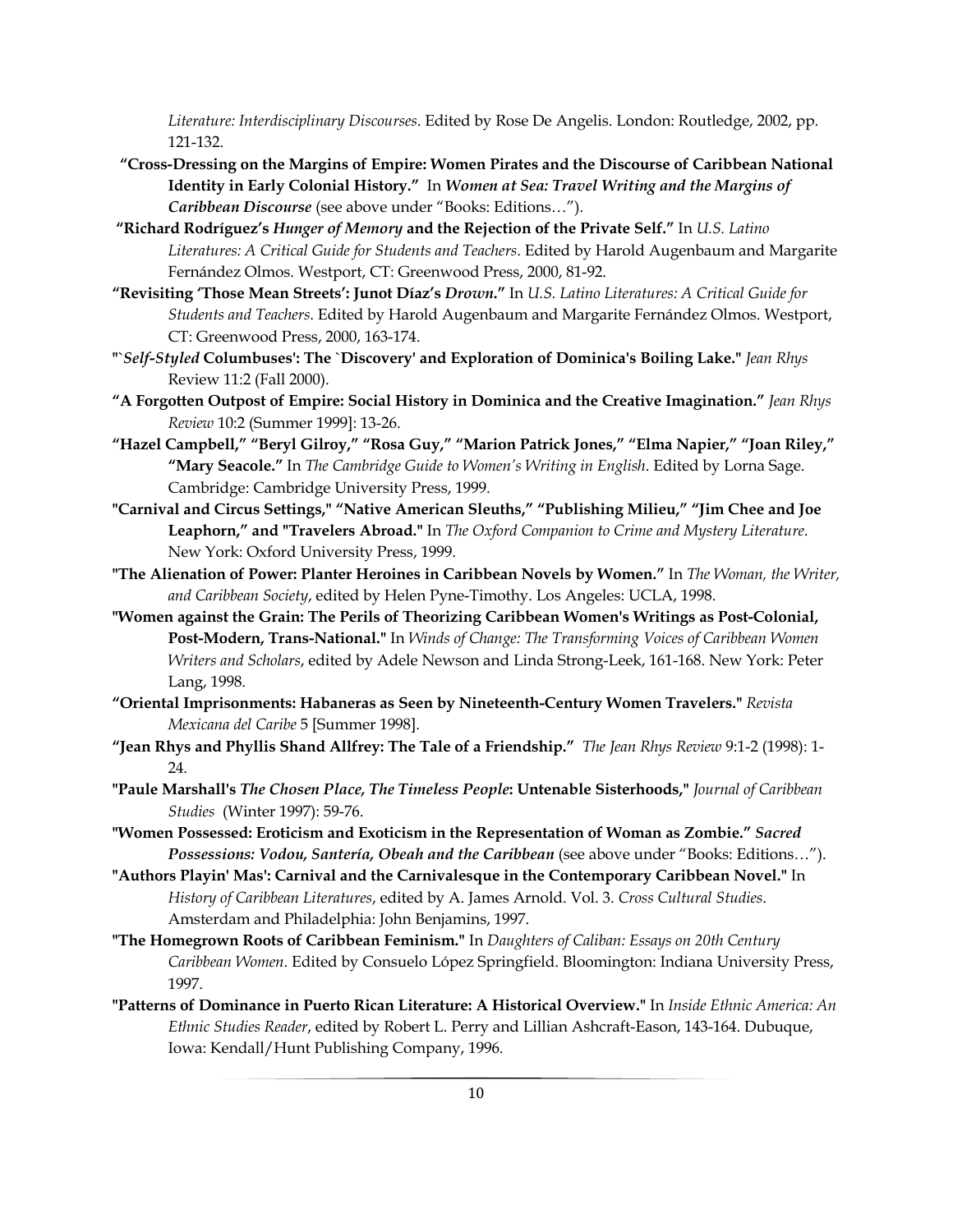- **"La mujer y el poder en la historiografía de la plantación caribeña,"** *Revista Mexicana del Caribe* 1:1 (July-August 1996). 22pp.
- **"Edgar Mittelholzer," "E. Mittelholzer's** *A Morning at the Office***," "A. Mendes'** *Pitch Lake,***" "Ralph de Boissière," "Ralph de Boissière's** *Crown Jewel,***" "Andrew Salkey," "V.S. Naipaul's** *The Mystic Masseur,***" and "V.S. Naipaul's** *A House for Mr. Biswas***."** In *Diccionario enciclopédico de las letras de América Latina*, ed. by Nelson Osorio. Caracas: Biblioteca Ayacucho, 1996.
- **"Margot Arnold."** In *Great Women Mystery Writers: A Biocritical Dictionary*, edited by Kathleen Gregory Klein. Westport, Conn.: Greenwood Press, 1994.
- **"Women of Hispaniola: The Caribbean Context (Keynote address)."** In *Women of Hispaniola, Towards a New Beginning: Selected Proceedings from the International Conference*, edited by Daisy Cocco de Filippis. New York: York College, 1993.
- **"Marie Vieux Chauvet: An Introduction."** In *Women of Hispaniola*, edited by Daisy Cocco De Filippis. New York: York College, 1993.
- **"Forging a Theory of the Latino Novel: The Role of Politics and Ideology."** In *New Voices in Latin American Literature/Nuevas voces en la literatura latinoamericana*, edited by Miguel Falquez-Certain and Pedro R. Monge-Rafuls, 210-222. New York: Ollantay Center for the Arts, 1993.
- **"Feminism, Color, and Difference in the Works of Mayotte Capécia, Michelle Lacrosil, and Jacqueline Manicon."** *Callaloo* 15:1 (1992): 56-62.
- "Review of Ed Vega's *Casualty Report*." *Brújula/Compass* 11 (November/December 1991): 15.
- **"Salomé Ureña de Henríquez."** In *Escritoras de América Latina: una guía bio-bibliográfica*, edited by Diane Marting and Monserrate Ordoñez, 554-564. Bogotá, Colombia: Siglo XXI, 1991.
- **"Salomé Ureña de Henríquez."** In *Spanish American Women Writers: A Bio-Bibliographical Sourcebook*, edited by Diane Marting, 522-531. Westport, Conn.: Greenwood Press, 1990.
- **"Haiti in the Works of Marie Chauvet: An Introductory Essay."** *Cimarrón* 2:3 (1990): 94-103.
- **"***The White Witch of Rosehall* **and the Legitimacy of Female Power in the Caribbean Plantation."** *Journal of West Indian Literature* 4:2 (1990): 25-45.

Published simultaneously in *Anales del Caribe* 10 (1990): 145-160.

- **"Las novelistas puertorriqueñas** *inexistentes***,"** *Cupey* VI:1-2 (1989): 90-113.
- **"Neverending Cycles and Revolutionary Ends: Revolt and Rebirth in the Contemporary Caribbean Novel,"** in *Sargasso* 6 (1989): 29-39.
- **"On the Threshold of Becoming: Contemporary Caribbean Women Writers,"** (with Barbara Webb) *Cimarrón* 1:3 (1988): 106-132. Excerpts reprinted in *Caribbean Women Writers*. Edited by Harold Bloom. Philadelphia: Chelsea House, 1997.
- **"Murder in the Caribbean: In Search of Difference,"** *Clues* 7:1 (1987): 1-10.
- **"Is It or Isn't It?: The Duality of Parodic Detective Fiction,"** (with Carlos Yorio). In *Comic Crime*, edited by Earl Bargainnier, 181-193. Bowling Green: Bowling Green Popular Press, 1987.
- **"[Ishmael Reed's]** *Mumbo Jumbo* **and the Uses of Parody,"** *Obsidian II* 1:1-2 (1986): 113-125. Reprinted in: *Contemporary Literary Criticism* 60, edited by Roger Matuz, 302-304. Detroit: Gale Research Press, 1990; *Black Literature Criticism*. Detroit: Gale Research Press, 1991.
- **"***La renuncia del héroe Baltasar***: parodia, mito e historia,"** *Plural* 4:1-2 (1985):101-108.
- "Review of *La sartén por el mango* and *Contemporary Women Writers of Latin America*," *Cimarrón* 1:1 (1985): 94-95.
- **"Luis Rafael Sánchez and Norman Mailer: Puerto Rico and the United States as Heard on the Radio."** *Sargasso* 1:1 (1984): 20-29.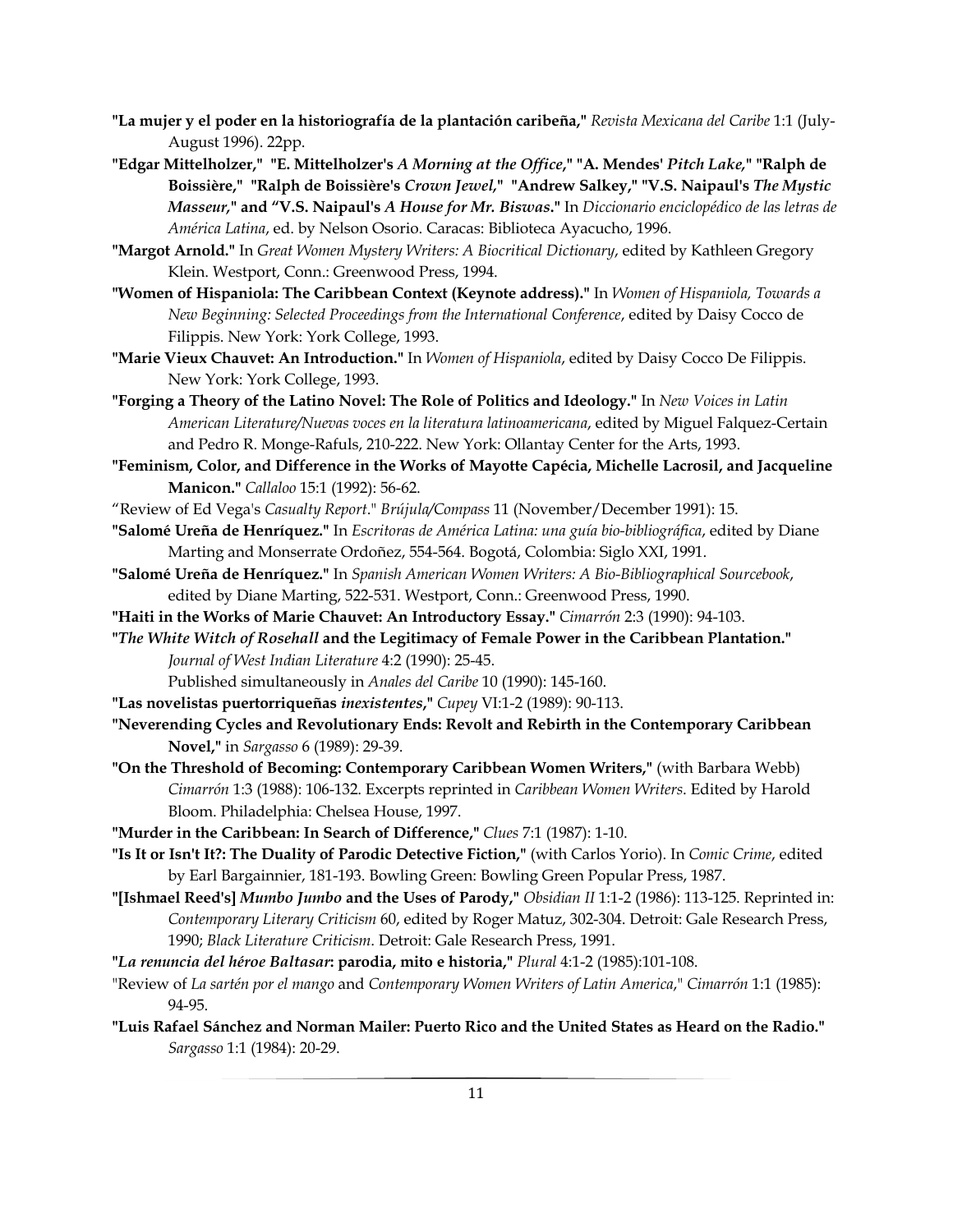#### **FICTION:**

*Still Puerto Rican after All These Years: A Whimsical Memoir*. In progress.

"In Which I Learn that Being a Flower Girl Is Not Everything It's Cut Out To Be." From *Still Puerto Rican after All These Years*. *MaComére* 1:1 (1998): 44-48.

## **TRANSLATIONS:**

"Chapter III, Peinture allégorique et histoire nationale," from *Approcher la creation plastique d'Haïti* by Carlo Avieri Célius. Edited by Alessandra Benedicty and Cécile Accilien. Submitted for publication.

"The (In)visible Enemy" by Antonio Martorell. *Repeating Islands* 20 April 2020.

https://repeatingislands.com/2020/04/20/antonio-martorell-the-invisible-enemy/

"Abura" by Angela Hernández Núñez. *Aster(ix)*. 23 February 2020.

"My Country/Mon Pays" by Marie-Thérèse Colimon-Hall. Performed to music in *Voix de Femmes* by Theatre France. Festival de la Francophonie, Washington and New York, March 2015.

"New York Falls in Love with Gaudí's Complexity." (Translation of article by Vicente Jiménez from Madrid's newspaper *El País*). ArchNewsNow.com. 31 October 2014. http://www.archnewsnow.com/features/Feature459.htm

- *Aventuras en Atomville: El Macroscopio* (translation of *Adventures in Atomville: The Macroscope*, a children's books by Jill Linz and Cindy Schwarz). New York: Small World Books, 2012.
- "Yours, Warmly" by Angela Hernández Nuñez. *Journal of Caribbean Literatures* 6:3 (Spring 2010): 123- 130.
- "The Mourner" and "The Blind Buffalo" by Mirta Yáñez. In *Havana Is a Very Big City and Other Stories*. Edited By Sara Cooper. Chico, CA: Cubanabooks, 2010.
- "Hair" by Hilma Contreras (reprint). *Sudden Fiction Latino: Short Stories from the United States and Latin America*. Edited by Robert Shapard, James Thomas and Ray Gonzalez. New York: W.W. Norton, 2010.
- "Lulu or the Metamorphosis" (Translation of José Alcántara Almanzar's "Lulú o la metamorfosis") in *Our Caribbean: A Gathering of Lesbian and Gay Writing from the Antilles*. Durham, NC: Duke University Press, 2008, pp 13-20.
- "Eyes Brimming with Tears" by Angela Hernández. *Review* 37:1 (2004): 112-115.
- "Eyes Brimming with Tears" by Angela Hernández Nuñez. *Journal of West Indian Literature* 12:1-2 (Fall 2004): 149-153.
- "How to Gather the Shadows of the Flowers," by Angela Hernández. Reprint. In *The World of Literature*, edited by Louise Westling et al. New York: Prentice Hall, 1999.
- "Tea-Laden Eyes" by Angela Hernández. *Ma Comére* 1:1 (1998): 31-34.
- "Robertito's Happiness" by Olga Nolla. *MaComére* 1:1 (1998): 41-43.

*Growing Up Latino*. Edited by Joy De Jesús. New York: William Morrow, 1997.

"Liliane's Sunday/Un domingo de Liliane" by Ana Lydia Vega. Reprint.

"Milagros, Mercurio Street/Milagros, Calle Mercurio" by Carmen Lugo Filippi. Reprint.

"New York From Within: One Aspect of its Bohemian Life/Nueva York por dentro: un aspecto de su vida bohemia," by Francisco Gonzalo (Pachín) Marín. In *The Latino Reader*, edited by Harold Augenbraum and Margarite Fernández Olmos. New York: Houghton Mifflin, 1997.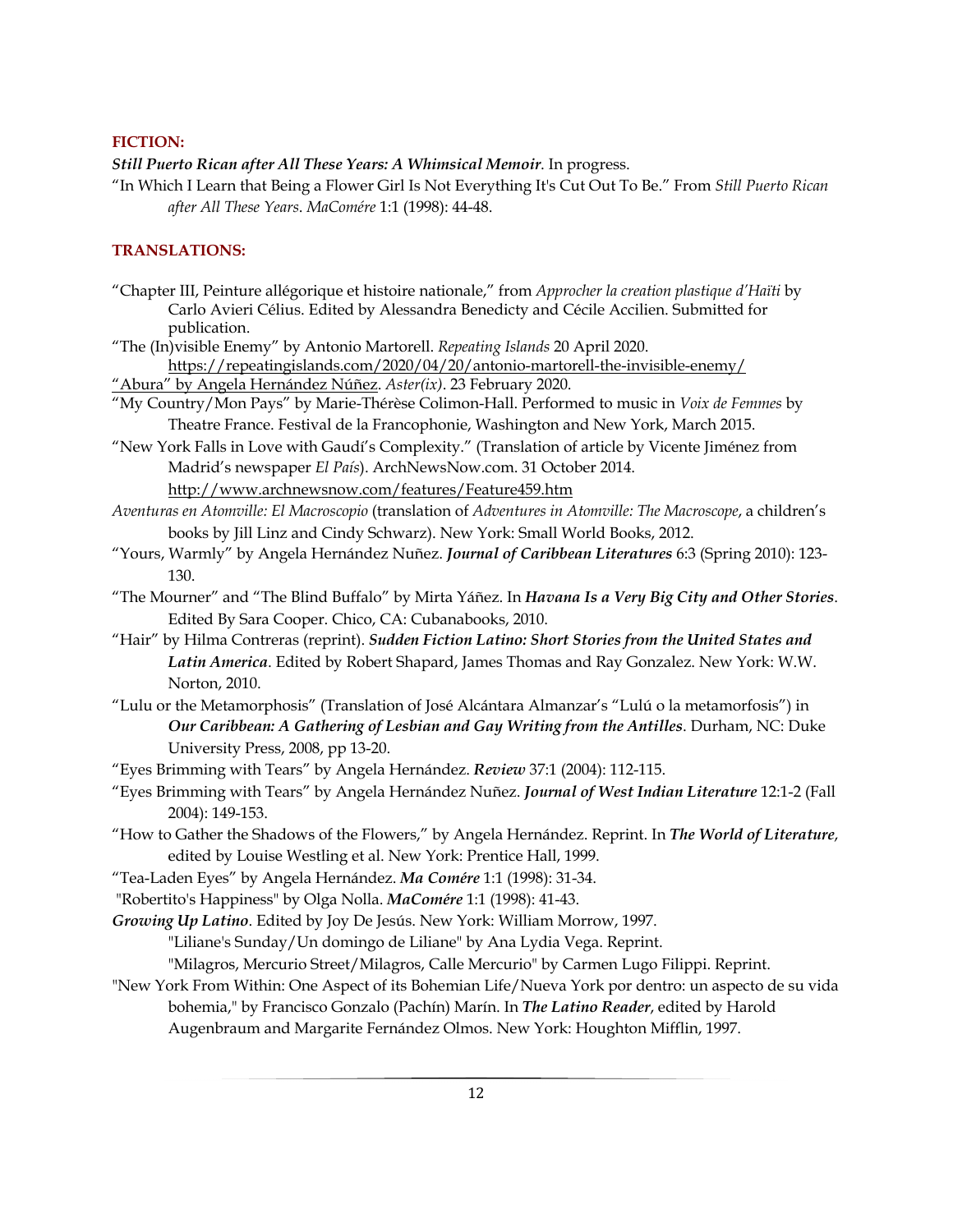- "Ausencia's Tale" from María Luisa Mendoza's *De Ausencia*. Reprint. In *Under the Mango Tree: An Anthology of Latino Erotica*. Edited by Ray González. New York: Pocket Books, 1996.
- "Teresa Irene" by Ángela Hernández. Reprint. In *Out of the Mirrored Garden: New Fiction by Latin American Women***.** Edited by Delia Poey. New York: Anchor Books, 1996.
- "Liliane's Sunday" by Ana Lydia Vega. Reprint. In *The Hispanic-American Experience* (CD/ROM, 1996).
- *Callaloo* 17:3 Special Issue on Puerto Rican Women Writers. Edited by Consuelo López Springfield. (Summer 1994).

Includes the following translations:

"Corinne, Amiable Girl" by Mayra Montero. Reprint; "The Bitches' Colloquy" by Rosario Ferré. Translated with Rosario Ferré; "Liliane's Sunday" by Ana Lydia Vega; "From Ire to Irony or How to Temper the Red-Hot Steel of Discourse" by Rosario Ferré; "Milagros, Mercurio Street" by Carmen Lugo Filippi; "Macaroons" by Olga Nolla; "Eyes of Sea and Sky" by Olga Nolla; "Julia de Burgos: Our Julia" by Sherezada Vicioso; "The Rival to the Río Grande de Loíza: An Interview with Juan Isidro Jimenes Grullón" by Sherezada Vicioso; "Interview with Don Juan Bosch" by Sherezada Vicioso.

*Women of Hispaniola*. Edited by Daisy De Filippis. New York: York College (CUNY), 1993. "Piano Bar" by Liliane Dévieux. Reprint; "Fleur rouge" by Paulette Poujol-Oriol. Reprint; "Teresa Irene" by Ángela Hernández; "Mon Pays" by Marie Thérèse Colimon-Hall; "What Will Remain/" by Marie Thérèse Colimon-Hall; "I Dreamt" by Marie Thérèse Colimon-Hall; "A Drama" by Virginie Sampeur.

"Colère" [excerpt from Marie Chauvet's *Amour, Colère et Folie*]. *Cimarrón* 2:3 (1990): 107-113.

- "Recipes for the Gullible/Recetario de incautos" by Carmen Lugo Filippi, in *Her True True Name: An Anthology of Women's Writings from the Caribbean*, edited by Pamela Mordecai and Betty Wilson, 102-105. London: Heinemann, 1989.
- "Respuestas anti-patriarcales en la narrativa puertorriqueña contemporánea" (Translation of Margarite Fernández Olmos' "Luis Rafael Sánchez and Rosario Ferré: Sexual Politics and Contemporary Puerto Rican Narrative") in Fernández Olmos' *Sobre la literatura puertorriqueña de aquí y de allá: aproximaciones feministas*, 35-54. Santo Domingo: Editora Alfa y Omega, 1989.
- "Palenque: Economy and Society" ("El palenque: economía y sociedad," by Rafael Duharte Jiménez, with Susana Cabañas) *Cimarrón* 1:2 (1986): 29-39.

# **INTERVIEWS:**

- "Interview with Ivette Romero and Lisa Paravisini-Gebert from *Repeating Islands*." *Desendom* 3 March 2021.
- "Scholars on *Repeating Islands*." *Desendom*. 23 March 2021.
- "Una conversación sobre edición con Ivette Romero y Lizabeth Paravisini-Gebert." An interview by Natalie M. Colón. *Caminos Convergentes* (5 May 2015).

http://www.caminosconvergentes.com/2015/05/aunque-repeating-islands-usa-un-medio.html "La Santería como método de sobrevivencia." An interview by Zaira Cortés. *El Diario* (NY) (6 July 2014).

http://www.eldiariony.com/santeria-orisha-harlem-paz-religion

## **LECTURES/PAPERS PRESENTED AT PROFESSIONAL MEETINGS:**

May 2022: "The Ceiba: Axis of the Mesoamerican world / Mirror of climate change in the Caribbean." Panel on "Plant Studies and Mexico." Latin American Studies Association, San Francisco.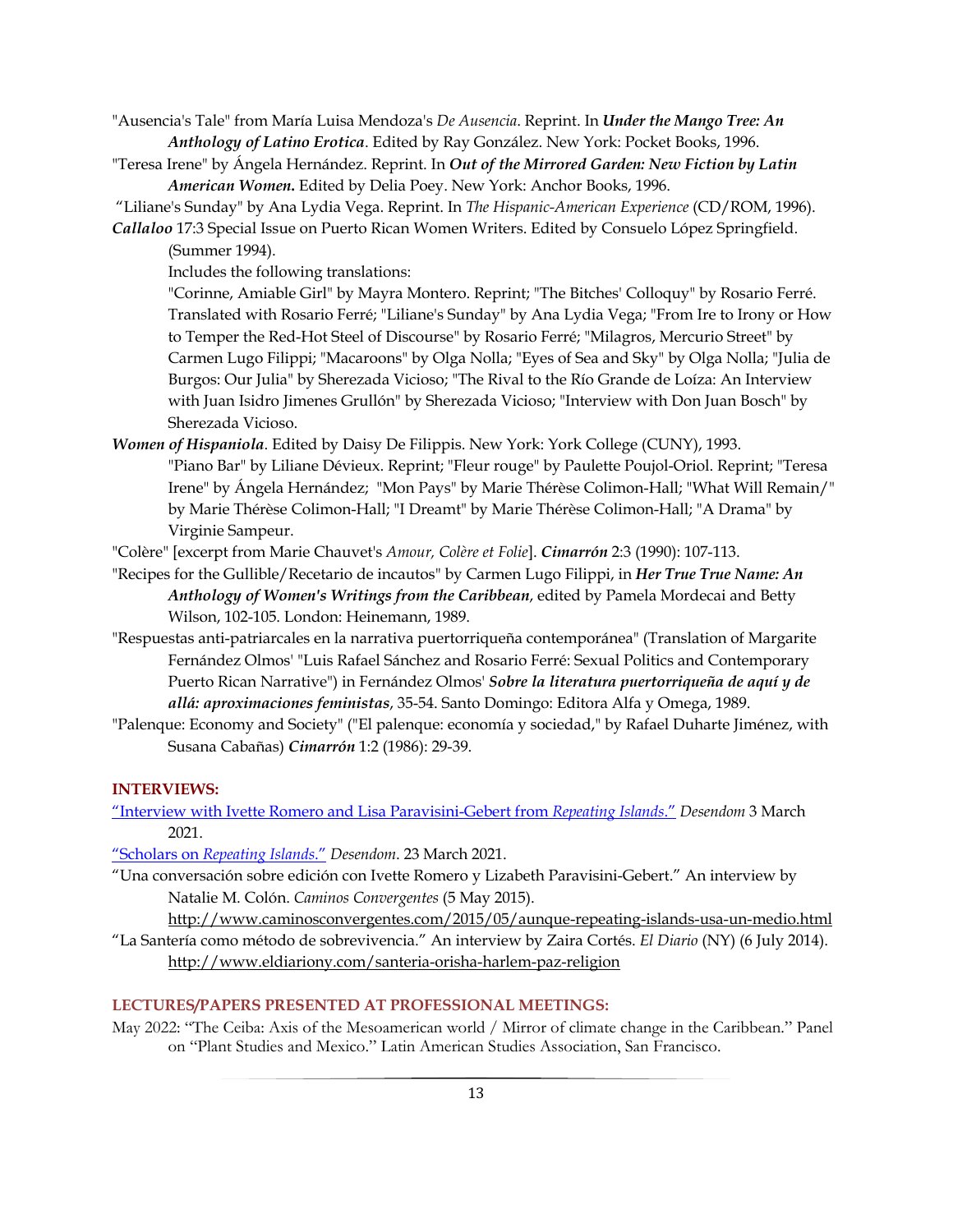- May 2022: Discussant. Panel on "Plants and Power: Eco-cultural Reflections on Rubber, Mate, Soya, and Cacao." Latin American Studies Association, San Francisco.
- January 2022: "The Caribbean's 'Hypothetical' Macaws: Recovering Extinct Species through Flemish Paintings." Modern Languages Association Conference. Washington DC.
- November 2021: "Hurricane PraXis (Xorcising Maria Xperience)": Visual Conversations about Hurricanes and Climate Change in the Caribbean. Biotic Resistance: Eco-Caribbean Visions in Art and Exhibition Practice. Ruskin School of Art, University of Oxford.
- April 2021: "Where the River Meet the Sea: Visualizing Climate Change in the Dominican Republic." Trinity College.
- April 2021: "Walking Old Lands/Drawing New Lines." A virtual conversation sponsored by CARICUK (Creative Approaches to Race and In/security in the Caribbean and the UK).
- February 2021: "Nereids, Naiads, Seaweed: Ecofeminism in the Ecotone in Caribbean Art." Ecofeminisms: TFAP@CAA.
- February 2021: "Ana Lydia Vega: A Reading." Her True True Name: A Celebration. University of Maryland. Centrer for Latin American Studies.
- March 2021: "Where the Ozama Meets the Caribbean Sea: Dominican Art in the Ecotone."Bucknell University's Humanities Center.
- January 2021: "Climate Change in the Caribbean," with Elizabeth DeLoughrey and Deborah Jack. Podcast. The Curating and Public Scholarship Lab, Concordia University, Montreal.
- November 2020: "Sea Creatures and the Santo Domingo Port: Gonzalo Fernández de Oviedo's Early Colonial Ecotone." Dominican Studies Association 2020 Virtual Conference.
- September 2020: "How to Build Your Own Zombie: Animating Corpses and Assembling Spare Body Parts in Caribbean Literature and Art." The Gothic Research Unit. Stanford University.
- November 2019: "La ceiba: Eje del mundo mesoamericano/Espejo del cambio climático en la zona caribeña." Seminario Permanente. Estudios sobre el Caribe: perspectivas transdisciplinarias. Universidad Autónoma de Yucatán, Mérida, México.
- October 2019: "The Port of Santo Domingo: Tidal Debris, Metal Pollution, and the Perils of Poverty where the Caribbean Meets the Ozama." Keynote address. Ecotones #6 Post/Colonial Ports: Place and Nonplace in the Ecotone. Concordia University, Montreal, Canada.
- June 2019: Inaugural Panel. Ecocriticism of the Hemispheric Americas Interest Group. Association for the Study of Literature and the Environment (ASLE) Conference. San Diego, CA.
- March 2019: "Hurricanes and Extinctions: The Lesser Caribbean's Amazona Parrots after Irma and Maria." Postcolonial Performances and Questions Series. Rutgers University-Newark, NJ.
- February 2019: "Environmental Colonialism and Caribbean Art." Webinar. Primary Source.
- January 2019: "Archipelagic Plastic: Art and Sea Currents in Caribbean Art." Greater Caribbean Studies Network, University of Virginia.
- January 2019: "Hurricanes and Extinctions: The Lesser Caribbean's Amazona Parrots after Irma and Maria." Graduate Seminar. Department of Spanish, University of Virginia.
- January 2019: "Threatened Seashores: Tourism Resorts, Art, and the Future of Cuba's Coastlines." MLA Conference, Chicago.
- December 2018: "Extinctions: Animal and Human." Novel and Environment Roundtable, Mahindra Center, Harvard University.
- November 2018: "*I Walked with a Zombie*: Jane Eyre in the Land of Vodou." Film screening and discussion. The Library of Congress (Packard Campus Theater).
- October 2018: "The Parrots of the Caribbean Face the Perils of Climate Change." Keynote Address. Latin American Studies Annual Conference. Eastern Connecticut State University.
- October 2018: "The Ozama River and the Dominican Poor: Narratives of Climate Change." Dominican Studies Biennial Conference, Hostos Community College, New York.
- October 2018: Keynote Address. "Who Speaks for the Sea?: Literature, Art and Archipelagic Plastic."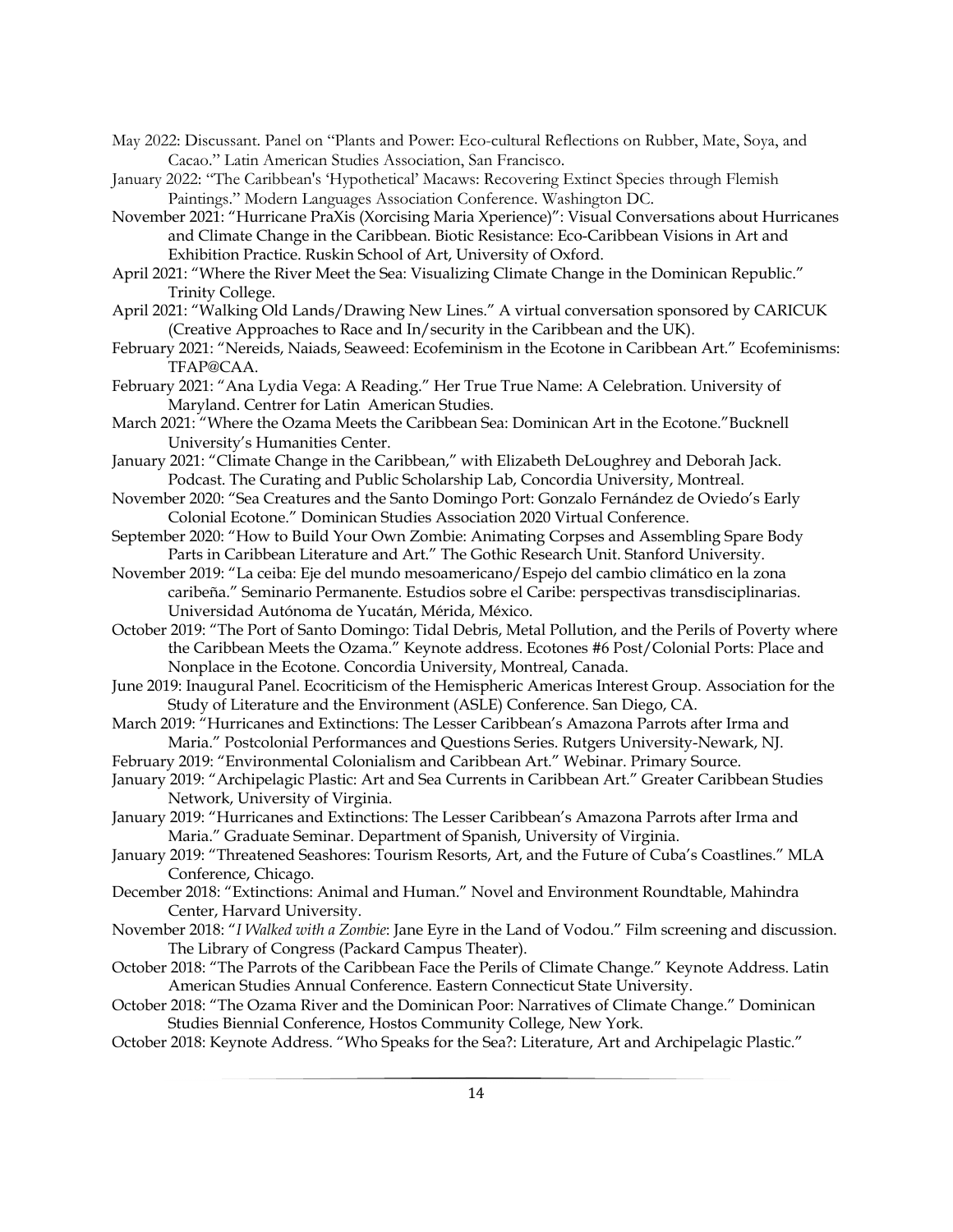West Indian Literature Conference. University of Miami.

- June 2018: "The Ozama River and the Dominican Poor: Narratives of Climate Change." Global Dominican: Politics, Economics and Cultural Production. Senate House, University of London.
- February 2018: "Disappearing Cities: San Juan, Santo Domingo, Havana and Climate Change." Lecture, Program in Caribbean Studies, UCLA.
- February 2018: "Ocean Imaginaries: Art, Sea Crossings, and Climate Change." Department of English, UCLA.
- February 2018: "Arts of Haiti, 1940s to the Present" (two panels organized with Teri Geis, Fowler Museum). College Arts Association Conference, Los Angeles, California.
- November 2017: "Cartagena de Indias: The Post-Colonial City, Rising Sea Levels and the Urban Poor." Knowledge, Cultures, Ecologies Conference. Universidad Diego Portales, Santiago, Chile.
- July 2017: "Literary Theory, Conceptual Art and Environmental Discourse in the 21st Century Caribbean." American Comparative Literature Association, Utrecht, The Netherlands.
- March 2017: "Carnival and the Carnivalesque in Caribbean Literature." Keynote Address. Conference on the Contemporary Caribbean Carnival, University of Maryland.
- March 2017: "Indigeneity and the Environment." Bridgewater State University (Massachusetts).
- February 2017: "Disappearing Cities: San Juan, Santo Domingo, Cartagena de Indias and the Rising Caribbean Sea." Sylvia Wynter Distinguished Lecture. Rutgers Advanced Institute of Critical Caribbean Studies.
- November 2016: "Parrots and Pride: Biodiversity and Nation Building in the 1980s Caribbean." Visiting Scholar Research in Progress Colloquium. David Rockefeller Center, Harvard University.
- October 2016: "Who Speaks for the Trees?: *Wide Sargasso Sea* and Dominica's Forests." A Celebration of the 50th Anniversary of the Publication of *Wide Sargasso Sea*. The New School.
- June 2016: "Haiti and the Caribbean's Anthropocene"; "'All misfortune comes from the cut trees': Marie Chauvet's Environmental Imagination"; and "Plenary Session." Caribbean Studies Association. Port-au-Prince, Haiti.
- January 2016: "The Extinct Caribbean Monk Seal: Recovering the Irrecoverable through Narrative." The Peter Hulme Annual Open Research Seminar. University of Essex, UK.
- October 2015: "Parrots. Politics. Extinctions: Caribbean Ecologies and the Environmental Humanities." The 2015 Britsch Lecture in the Interdisciplinary Humanities. Brigham Young University.
- October 2015: "Parrots. Politics. Extinctions: Caribbean Ecologies and the Environmental Humanities." Current Trends in Caribbean Thought Lecture Series, Binghamton University.
- July 2015: Keynote Address. "The Parrots of the Caribbean: From Early Colonial IOUs to National Symbols." *Land and Water*: Australian Association for Caribbean Studies Conference. University of Wollongong, Australia.
- June 2015: Keynote Address. "The Extinct Caribbean Monk Seal: Recovering the Irrecoverable through Narrative." Biodiversity and/in the Humanities Symposium. La Trobe University, Sidney, Australia.
- March 2015: "Repeating Islands: A Conversation." Caribbean Conferences Series, Institute for Caribbean Studies, University of Puerto Rico.
- February 2015: "Extinctions: Vanishing Fauna and the Caribbean's Anthropocene." Yale's Franke Program in Science and the Humanities and the Council on Latin American and Iberian Studies. Yale University.
- November 2014: "The Caribbean's Agonizing Seashores: Tourism Resorts, Art, and the Future of the Region's Coastlines." Mellon Sawyer Seminar on the Environmental Humanities, UCLA.
- November 2014: "Tall Islands Floating in Cobalt Plastic: Debris, Art and Caribbean Ecologies." American Studies Association Conference. Los Angeles, CA.
- October 2014: "Cuba's Agonizing Seashore Resorts: Atelier Morales's *Adrift Patrimony (The Baths)* and the Future of the Caribbean's Shores" Imagining Caribbean Future Spaces Conference. University of Birmingham, UK.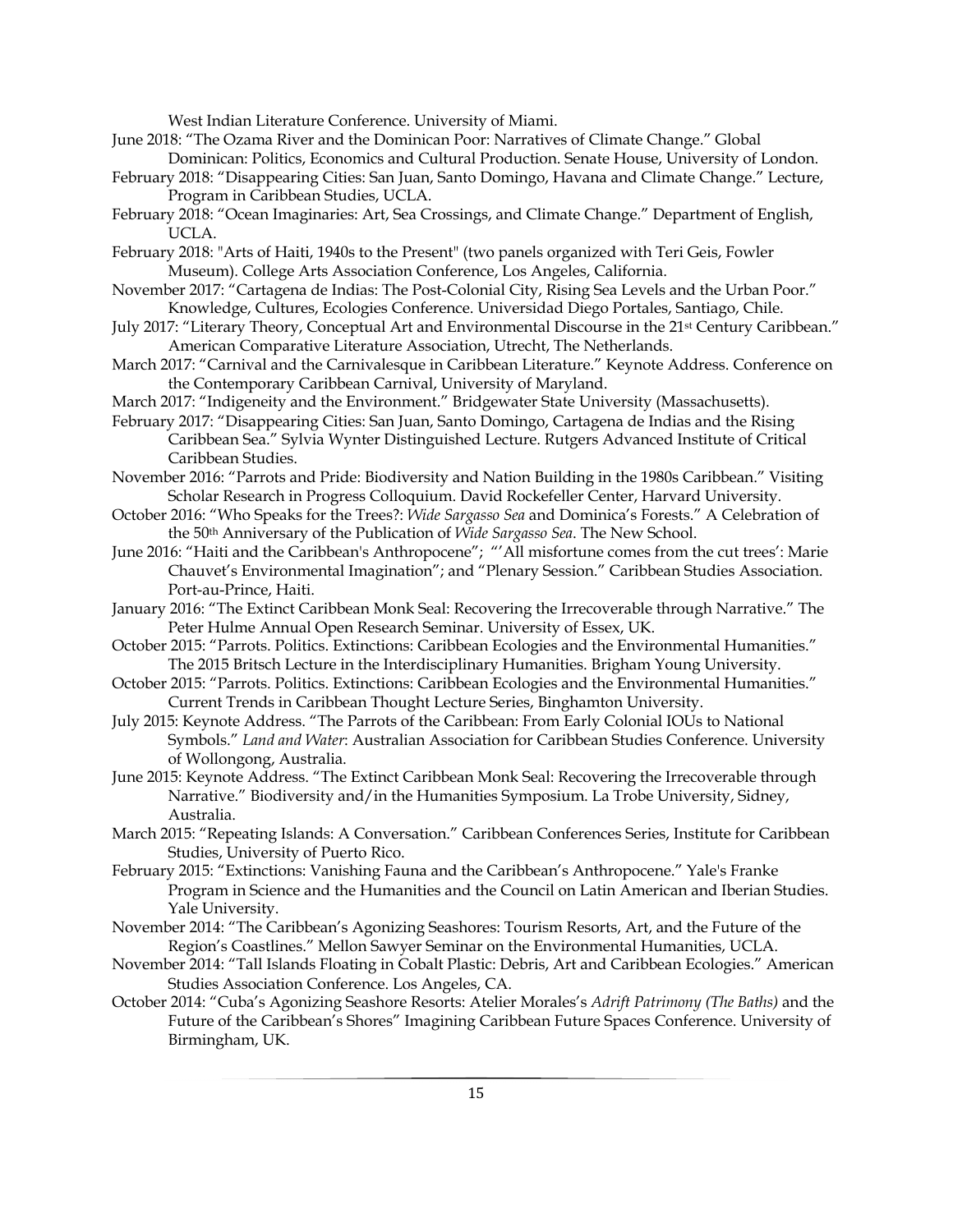- October 2014: 33rd "Revisiting *Caribbean Literature and the Environment*: 10 Years Later."Annual Conference on West Indian Literature. Barbados, WI.
- July 2014: "Cuba's Agonizing Seashore Resorts: Atelier Morales's *Adrift Patrimony (The Baths)*." Beyond the View: (New) Perspectives on Seaside Photography Conference. Canterbury Christ Church University, UK.
- July 2014: "The Poems of Phyllis Shand Allfrey." Society for Caribbean Studies Conference. Glasgow, Scotland.
- May 2014: "Phyllis Shand Allfrey: Poet." Phyllis Shand Allfrey: A Symposium. University of Warwick, UK.
- May 2014: "Not the Earthquake's Fault: Geophysical Hazards and Post-Colonial Ecology in Haiti," with Brian G. McAdoo. The Caribbean at Risk: From Hazards Adaptation to Societal Transformation. Rutgers University.
- April 2014: "Bagasse: Caribbean Art and the Debris of the Plantation." Wesleyan University, Middletown, CT.
- March 2014: "Food, Biodiversity, Extinctions: Caribbean Fauna and the Struggle for Food Security during the Conquest of the New World." American Comparative Literature Association, New York University.
- March 2014: "Troubled Sea: Ecology, Art and History in the 21st-Century Caribbean." Colgate University.
- October 2013: "Bagasse: Caribbean Art and the Debris of the Plantation." Sugar and Beyond Conference. John Carter Brown Library, Brown University.
- July 2013: "Troubled Waters: Ecology and History in 21st-Century Hispanic-Caribbean Art." The Society for Caribbean Studies Conference at the University of Warwick.
- May 2013: "Endangered Coastal Enclaves: Internal Displacement and Environmental Justice in the Cuba's Trinidad and St Lucia's Gros Islet." LASA, Washington DC.
- May 2013: "*Gade nan mizè-a m tonbe*: Vodou and Haiti's Environmental Catastrophe." U of Warwick. (Previously read at the University of Puerto Rico/Institute for Caribbean Studies, April 2012).
- April 2013: "Extinctions: Sugar Cane and Vanishing Fauna in the Caribbean." Keynote address. Conference on Human Relations and the Environment. Latin American Studies Program. Johns Hopkins University
- April 2013: "Food, Diversity, Extinctions: Caribbean Fauna and the Struggle for Food Security during the Conquest of the World." Henry Thomas Guest Lecture at the University of Birmingham, UK.
- March 2013: "Bagasse: Caribbean Art and the Debris of the Plantation." Global Ecologies Conference, UCLA.
- November 2012: "Endangered Coastal Towns: Internal Displacement and Environmental Justice in the Caribbean." American Studies Association. San Juan, Puerto Rico.
- October 2012: "Food, Biodiversity, Extinctions: Caribbean Fauna and the Struggle for Food Security during the Conquest of the New World." Rachel Carson Center for Environmental Research, Munich, Germany.
- June 2012: "Beyond the Landscape: Conceptualizing Environmental Art in the Caribbean." Caribbean Seminar in the North. University of Durham (England).
- May 2012: "Maria Sybilla Merian: The Dawn of Field Ecology in the Forests of Suriname, 1699-1701." Americas Society, New York City.
- April 2012: "*Gade nan mizè-a m tonbe*: Vodou and Haiti's Environmental Catastrophe." Caribbean Lecture Series, Instituto de Estudios Caribeños, University of Puerto Rico.
- March 2012: "Endangered Spaces: Climate Change and Habitat Loss in the Caribbean." American Comparative Literature Association Conference, Brown University.
- February 2012: "Writing Haiti's environmental Catastrophe." USCB Caribbean Crossroads Conference, University of California at Santa Barbara.
- October 2011: "*Gade nan mizè-a m tonbe*: Vodou and Haiti's Environmental Catastrophe." City SEEDS Lecture Series (CUNY).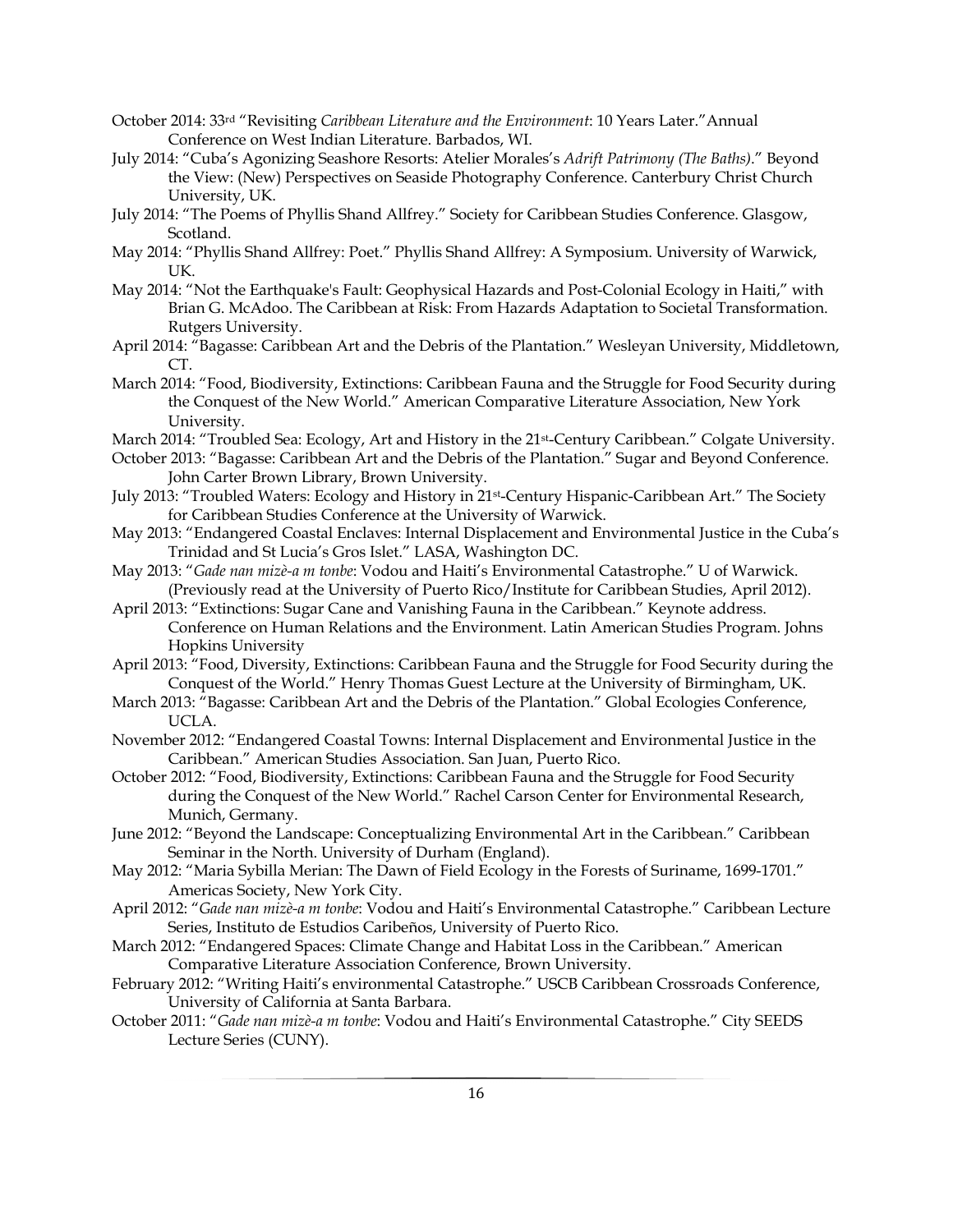September 2011: "Extinctions: Sugar Cane and Vanishing Fauna in the Caribbean." Keynote address. Conference on "The Caribbean: Ecology, Aesthetics, Politics." University of Warwick, UK.

- August 2011: "Love for an Island: The Poems of Phyllis Shand Allfrey." Dominica Literary Festival, Roseau, Dominica.
- June 2011: "Saving Gros Islet: Tourism Development and Environmental Loss in St Lucia." Caribbean Studies Association Conference, Curaçao.
- May 2011: "Painting Sugar Cane: Ethics and Aesthetics of a Problematic Representation." "Painting the Caribbean" conference at the University of Essex (England)
- May 2011: "José Martí and the Ciénaga de Zapata: Early Environmentalism in Cuba." Symposium on Cuba in the Nineteenth Century. University of Essex, England.
- April 2011: "Teaching with Blogs: From 'The Source' to Cyberspace." Teaching with Technology Forum. Vassar College.
- April 2011: "Of Creole Pigs and Other Caribbean Extinctions." SUNY New Paltz. Department of Caribbean Studies.
- March 2011: "Deforestation and Biodiversity in Caribbean Culture." University of Iowa. Caribbean Studies Institute.
- February 2011: "Porfirio Rubirosa: Masculinity, Race, and the Jet-Setting Latin Male." Brooklyn College. December 2010: "Myth and Religion in the Work of Mayra Montero." Marist College.
- November 2010: "Haiti: the Intersections of Race, Poverty, Environmental Degradation . . . and Cholera." Panel on Environment and Race. Williams College.
- November 2010: "Twice Displaced: Puerto Rican Ex-Iles at Home and Abroad." Keynote Address. Conference on Displacements and Migrations. Miami University of Ohio.
- April 2010: "Helen in her Yellow Dress: Cross-Dressings in Derek Walcott's *Omeros*." [Conference on Derek Walcott]. University of Essex, Colchester, England.
- April 2010: "Deforestation and Buried Landscapes in Caribbean Literature." NEMLA Conference, Montreal, Canada.
- March 2010: "Cuban Santería and Haitian Vodou: Ritualistic Correspondences." Fordham University, New York City, New York.
- July 2009: "Winslow Homer's Cuban Watercolors: Romance and the Twilight of an Empire." American Tropics Conference, University of Essex, England.
- December 2008: "Bridging the Islands: Ecocritical Theories, Cartographies, and Landscapes in the Caribbean Regional Imagination." MLA Conference, San Francisco.
- December 2008: "*The Sea Within*: Sea Crossings/Sea Changes in Caribbean and Caribbean-American Narratives by/about Women." MLA Conference, San Francisco.
- November 2008. ""Caribbean Environmentalisms: Rediscovering Agrarian Cultures in Endangered Ecologies"." Program in Agrarian Studies, Yale University, New Haven, CT.
- July 2008. "Giving Form to *les invisibles*: Spirits and Rituals in Haitian Painting." Conference on Obeah and Other Religious Practices in the Caribbean. Newcastle, England.
- December 2007. "Literature, Ecology, and Activism in the Caribbean: Recasting the Role of the Author." MLA Conference, Chicago.
- September 2007: "Blogueros: Performing the Puerto Rican Nation in Cyberspace." Latin American Studies Association, Montreal, Canada.
- May 2007. "Jean Rhys's 'Heat' and the Tragedy of Mont Pelée." Caribbean Studies Association Conference. Salvador da Bahia, Brazil.
- February 2007: "Blogueros: Performing the Puerto Rican Nation in Cyberspace" and "Ecology and the Discourse of the Nation." University of Puerto Rico.
- March 2006: Discussant. "New Approaches to Latin American Studies." Latin American Studies Association, San Juan, PR.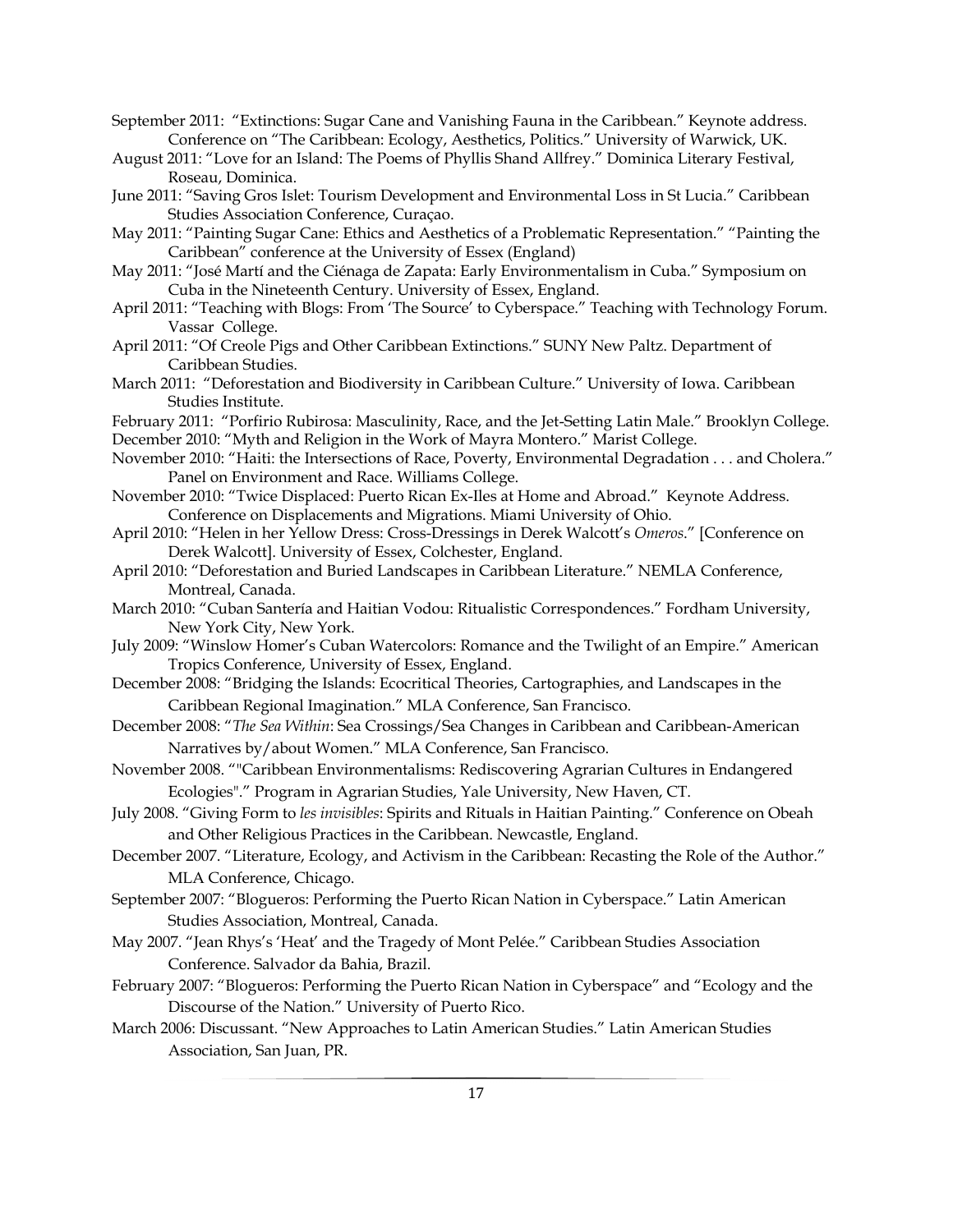March 2006: "Jean Rhys's 'Heat' and the Tragedy of Mont Pelée." NEMLA, Philadelphia, PA.

- June 2005: "Endangered Species: Ecology and the Discourse of the Nation" In *Beyond the Nation: Reading Spanish Caribbean Culture in the 21st Century*. University of Birmingham, England.
- June 2005: "Las escritoras caribeñas ante la encrucijada histórica." Jornadas literarias de FNAC. Barcelona, Spain.
- April 2005: Keynote address. "'He of the Trees': Nature, the Environment, and Creole Religiosities in Caribbean Literature." Franklin College. Lugano, Switzerland.
- October 2004: "The Short Stories of Phyllis Allfrey." University of Essex, Colchester, England.
- October 2004: "The Short Stories of Phyllis Allfrey." Institute for Commonwealth Studies, London, England.
- December 2002: "Vanishing Sites, Ephemeral Citations, and the Ethics of Attribution (With Special Reference to Caribbean Studies)**."** MLA Convention, New York, NY.
- November 2002: "Mayra Montero's Environmental Fiction." Literatures of the World Conference, University of Puerto Rico at Arecibo, Arecibo, Puerto Rico.
- September 2000: "Glimpses of Hell: The Eruption of Mont Pelée and the Theology of Natural Disasters." Conceptualizing the Caribbean Conference, University of Miami (Coral Gables), Miami, Florida.
- April 1999: "*Soi-Disant Columbuses*: The 'Discovery' and Exploration of Dominica's Boiling Lake." Conference on "Islands: Histories and Representations." University of Kent, Canterbury, England.
- November 1998: "Alótropos: La cuentística de Ángela Hernández." IV Congreso de Literatura Femenina en el Caribe. San Juan, Puerto Rico.
- May 1998: "The Destruction of St. Pierre (Martinique): Catastrophe, Race, and Exoticism at the Dawn of International Photojournalism." American Ethnographic Society, Toronto, Canada.
- May 1998: "The Emasculated and Dying Body as the Em-body-ment of History in Jamaica Kincaid's Prose: From "Columbus in Chains" to *My Brother*." Caribbean Studies Association Conference, St. John's, Antigua.
- November 1997: "'Obsolete Geographies": Mapping Caribbean Women Through the Spaces of Post-Colonial Theory'." Women's Studies Center, University of Wisconsin at Madison.
- November 1997: "Sacred Possessions: Haiti's Religious Legacy in Literature." Haitian Awareness Day. SUNY Binghamton.
- October 1997: "The Cultural Implications of the Embracing of the Rhetoric of Personal Empowerment for Minority Communities." Lehman College (CUNY).
- June 1997: "Constructing Caribbean Identities through Languages, Literatures, and Historiographies." International Studies Center, Duke University, Durham, N.C.
- February 1997: "Hybrid Identities/Hybrid Texts: Latino Literature of the 90s," Baruch College, Global Issues Lecture Series, CUNY.
- October 1996: "Errant Spirits: Ancestry, Memory, and Healing in the Latino Literatures of the United States," Conference on "Latin American Literature: Here and There," Program on Diversity, New School for Social Research, New York.
- May 1996: "Women's Travel Literature and the Caribbean: Multidisciplinary Approaches," Caribbean Studies Association Conference, San Juan, P.R.
- May 1996: "From Cuba's Nueva Trova to Juan Luis Guerra: Resistance as Musical Performance," Conference on Politics and Performance in Latin America, Harvard University, Boston, Mass.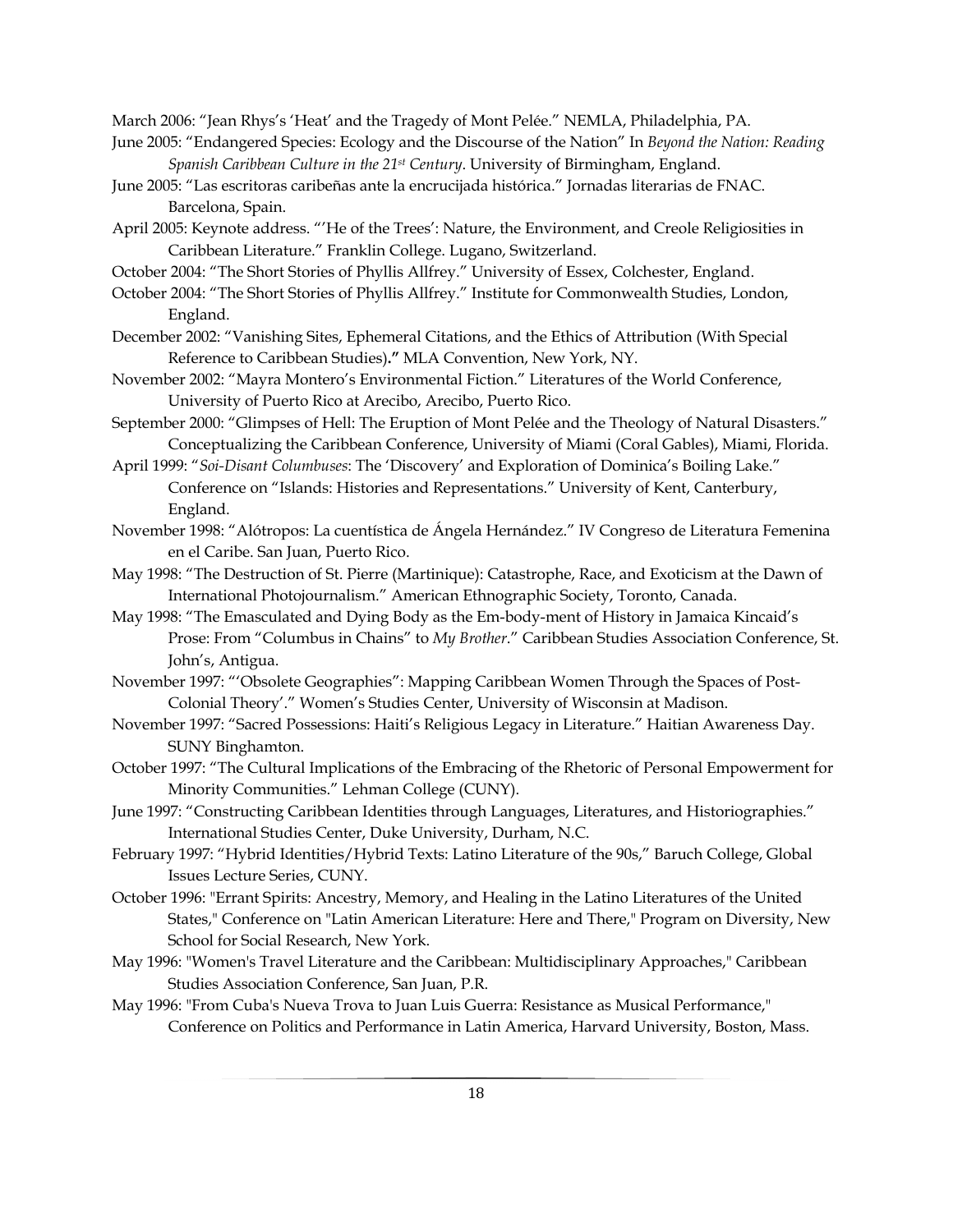- April 1996: "Women Against the Grain: The Pitfalls of Theorizing Caribbean Women's Writing as Transnational, Post-Colonial, Post-Modern," Fifth International Conference of Caribbean Women Writers, Florida International University, North Miami, Fla.
- February 1996: "Zombie Women: Race, Gender, and Religion in the Caribbean," Department of Romance Languages, Wayne State University, Detroit.
- January 1996: "Vodoun and Santería in the Literature and Cultures of the Caribbean," American Association of University Women, Rockland County Chapter.
- January 1996: "Erotic Literature: Its Publication and Marketing," Women's National Book Association (New York City Chapter).
- December 1995: "Positing the Transnational/Transcultural Against the Insular: Theorizing Away Difference," Modern Languages Association Conference, Chicago, Ill.
- November 1995: "From Cuba's Nueva Trova to Juan Luis Guerra: Caribbean Music as Resistance." Marist College, Poughkeepsie, New York.
- October 1995: "From Cuba's `Nueva Trova' to Juan Luis Guerra: Caribbean Music as Resistance." American Culture Program, Vassar College.
- October 1995: "The Agony of the Little Eight: Popular Movements and Party Politics in the Eastern Caribbean," in Legacies of Struggle: Colloquia on Social Movements, Vassar College.
- September 1995: "My Lord, We Plead Our Bellies: The Concealed Body and Female Piracy in the Caribbean." Latin American Studies Association Conference, Washington, D.C.
- May 1995: "Women Against the Grain: The Pitfalls of Theorizing the Caribbean as Transnational, Post-Colonial, Post-Modern." Caribbean Studies Association Conference, Willemstad, Curaçao.
- April 1995: "Daughters of Caliban: The Rise of the Caribbean Woman as Writer." Symposium on the Caribbean. George Mason University, Fairfax, Virginia.
- March 1995: "Transgressions: Eroticism and Language in Latin American Women's Writings." Jersey City State College, Jersey City, New Jersey.
- November 1994: "Caribbean Literature and the History of the Plantation," Comparative Black History Program, History Department, Michigan State University, East Lansing, Michigan.
- October 1994: "'I Have Lived Through the Long Night': The Homegrown Roots of Caribbean Feminist Movements," Cornell University.
- September 1994: "Vodoun, Gagá, and Obeah in the Literatures and Cultures of the Caribbean," The Wolfe Institute for the Humanities, Brooklyn College, New York.
- May 1994: "Women Possessed: Eroticism and Exoticism in the Representation of Woman as Zombie." Caribbean Studies Association Conference, Mérida, México (May 1994).
- May 1994: "White Zombies: The Politics and Erotics of Possession," Africa in the Caribbean Diaspora Conference, York College, CUNY.
- March 1994: "Seeking the Other: 19th Century Women Travelers to the Caribbean," Latin American Studies Association, Atlanta, Georgia.
- May 1993: "Women of Hispaniola: The Caribbean Context," Keynote Address at Women of Hispaniola Conference, York College, CUNY.
- March 1993: "Latina Writers in the United States: An Introduction," William Patterson College, New Jersey.
- November 1992: "La noche y el mal: la prosa paródica de Alejandra Pizarnik," "On this Night/In this World: Alejandra Pizarnik," New York University.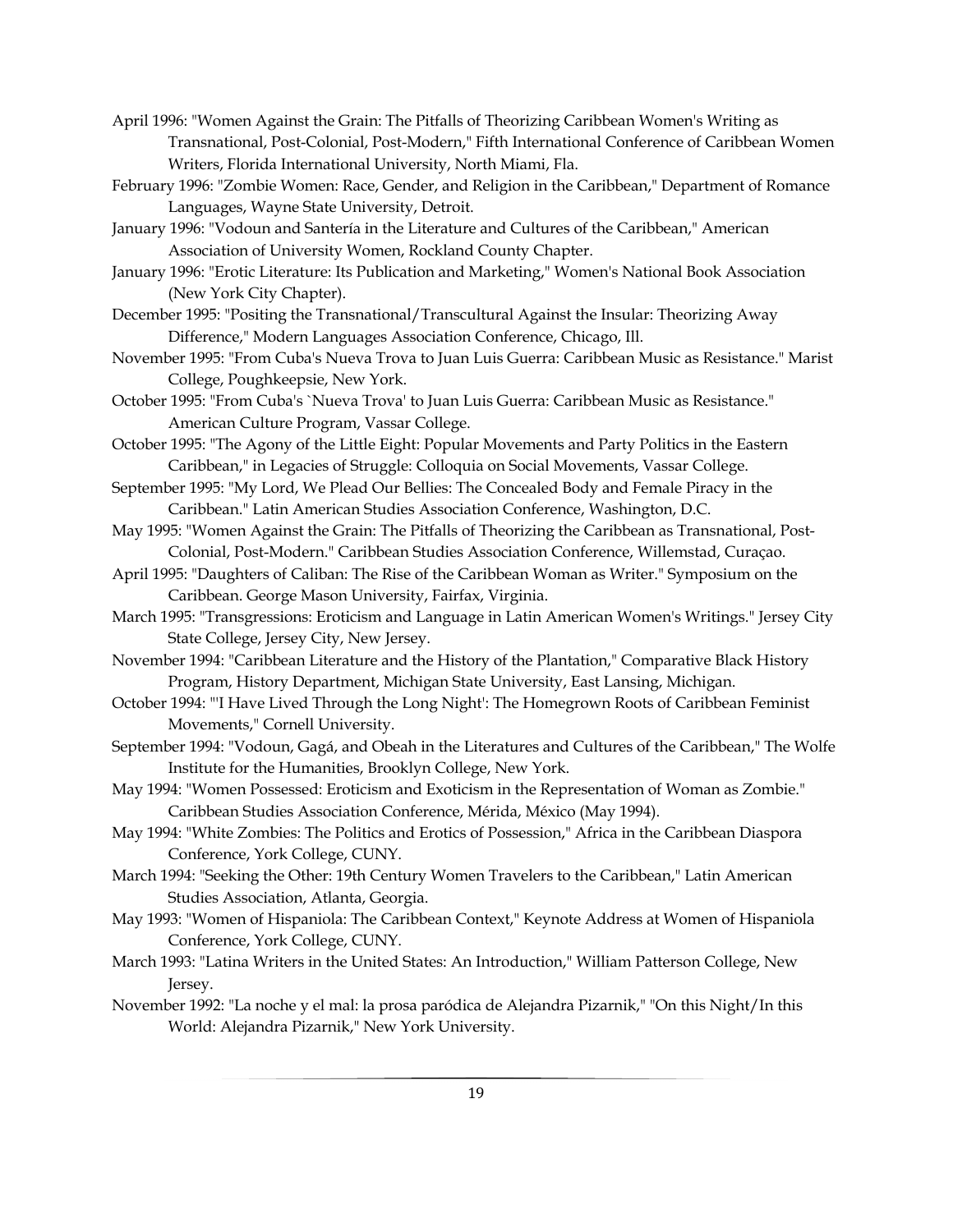- April 1992: "The Female Body and Historical Dismemberment in Contemporary Women's Fiction in the Caribbean," SUNY Binghamton.
- February 1992: "Allusion and Literary Self-Consciousness in *Cuando amaban las tierras comuneras*," Symposium on Pedro Mir, Hostos Community College.
- May 1991: "Trasgressions: Erotic Discourse and Feminist Content in Short Stories by Hilma Contreras, Dora Alonso, and Ana Lydia Vega," Female Discourses: Present, Past, and Future," University of California at Los Angeles.
- May 1991: "Lost in the Translation: Feminist Content and Erotic Language in Latin American Women's Writing," Conference on the Cultures of the Pacific, University of Oregon, Eugene.
- April 1991: "The Francophone Caribbean Novel and the Re-Writing of History," Department of French, Graduate Center, City University of New York.
- November 1990: "Translation/Transculturation: Translating Gender and Culture in María Luisa Mendoza's *Ausencia's Tale*," ALTA Conference on Translation. San Diego, California.
- October 1990: "Caribbean Women Writers and the Debate Over Historiography," Conference on Race, Gender, and Culture, West Virginia University.
- June 1990: "Latina Writers in the United States: An Introduction," CUNY Conference on the Incorporation of Materials on Women of Color in the Curriculum, CUNY Graduate Center, New York.
- April 1990: "Forging a Theory of the Latino Novel: The Role of Politics and Ideology," Panel IV, 13th Season, Ollantay Center for the Arts, Queens, New York.
- April 1990: "The Alienation of Power: Planter Heroines in Caribbean Novels by Women," Caribbean Women Writers Conference, University of the West Indies, St. Augustine Campus, Trinidad.
- November 1988: "Unionists and Suffragists: The Feminist Essay in Early Twentieth-Century Puerto Rico," CUNY Conference on Puerto Rican Writers. City College, New York.
- December 1989: "Is Massa *She* Dead?: Power and the Plantation in Caribbean Novels by Women," MLA Convention, Washington D.C.
- March 1988: "Popular Movements and Historical Change in the Contemporary Caribbean Novel," Popular Culture Association, New Orleans, LA.
- February 1988: "Los Movimientos Populares y el Cambio Histórico en la Novela Caribeña Contemporánea," The Caribbean: A Cultural Encounter, University of Puerto Rico, Río Piedras, P.R.
- November 1987: "Dominance in Puerto Rican Literature," Bowling Green State University, Bowling Green, Ohio.
- February 1987: "Neverending Cycles and Cataclysmic Ends: Spenglerian and Vichian Approaches to History in the Caribbean Novel," Literature and the Historical Process, Louisville, Kentucky.
- October 1986: "Murder in the Caribbean: In Search of Difference," International Mystery and Detective Fiction Symposium, Michigan State University.
- April 1986: "Is It or Isn't It?: The Duality of Parodic Detective Fiction," Sixteenth Annual Meeting, Popular Culture Association, Atlanta, Georgia.
- April 1986: "Genders and Genres: Hispanic Women Writers and Literary Canons," Forum on Hispanic Women and Literature, Hunter College, New York.
- September 1985: "Parody and Mythopoesis: Approaches to History in the Contemporary Caribbean Novel," Mid-West Association of Latin American Studies, University of Missouri at Columbia.